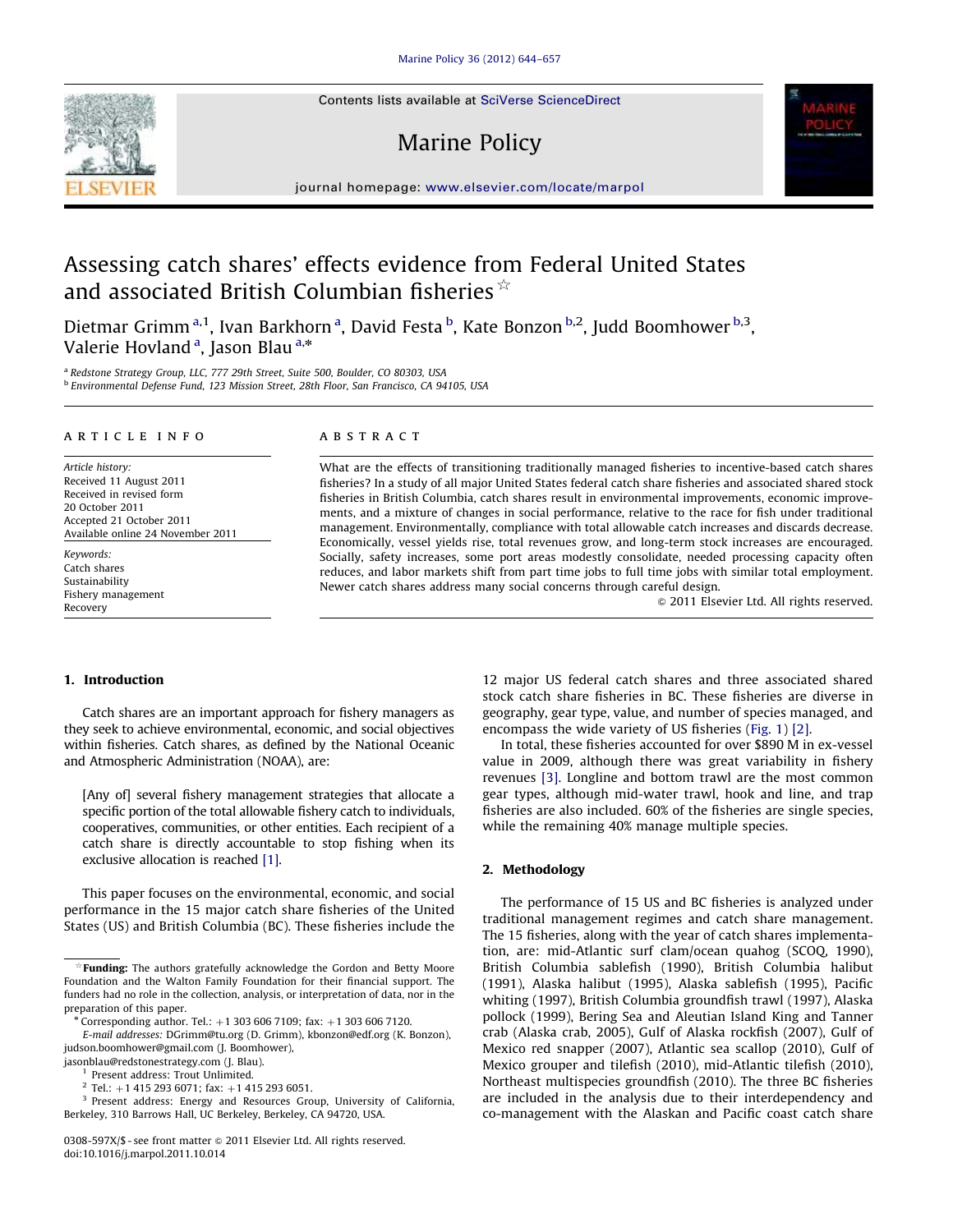

Fig. 1. 15 US and BC fisheries are analyzed. Diverse geographies and diverse types.

#### Table 1 Data availability.

| <b>Fishery</b>           | Capitalization | Season | <b>Discards</b> | <b>TAC</b> exceeds | <b>Boat yield</b> | Revenue | Safety | <b>Employ.</b> stability |
|--------------------------|----------------|--------|-----------------|--------------------|-------------------|---------|--------|--------------------------|
| SCOQ (1990)              |                |        |                 |                    |                   |         |        |                          |
| BC sablefish (1990)      |                |        |                 |                    |                   |         |        |                          |
| <b>BC</b> halibut (1991) |                |        |                 |                    |                   |         |        |                          |
| <b>AK halibut (1995)</b> |                |        |                 |                    |                   |         |        |                          |
| AK sablefish (1995)      |                |        |                 |                    |                   |         |        |                          |
| <b>BC GFT (1997)</b>     |                |        |                 |                    |                   |         |        |                          |
| Pacific whiting (1997)   |                |        |                 |                    |                   |         |        |                          |
| AK pollock (1999)        |                |        |                 |                    |                   |         |        |                          |
| AK king crab (2005)      |                |        |                 |                    |                   |         |        |                          |
| Gulf red snapper (2007)  |                |        |                 |                    |                   |         |        |                          |
| AK rockfish coop (2007)  |                |        |                 |                    |                   |         |        |                          |
| NE multispecies (2010)   |                |        |                 |                    |                   |         |        |                          |
| Atlantic scallop (2010)  |                |        |                 |                    |                   |         |        |                          |
| Gulf reef fish (2010)    |                |        |                 |                    |                   |         |        |                          |
| MA tilefish (2010)       |                |        |                 |                    |                   |         |        |                          |

fisheries in the US. One additional catch shares program, the South Atlantic wreckfish fishery, is excluded from this study due to the low commercial activity, and therefore low data availability (see Appendix A). All results discussed in Section 4 refer to this set of studied fisheries, or a subset thereof depending on data availability. Table 1 contains a detailed table of data availability and metrics used in this study.

Environmental, economic, and social data are collected from up to ten years before catch shares implementation up to the tenth year of full catch shares implementation for each fishery, where available. For each fishery, year 0, the baseline year, is the year immediately prior to full catch shares implementation. In some instances, year 0 is therefore a transition year where catch shares are implemented near the end of the fishing season. Year 1 is the first full year of catch shares implementation. Data collection utilized public data available through government sources as well as private industry data sources where necessary. Post-transition data, or indices dependent on post-transition data, for fisheries that transition to catch shares since 2007 are not used in summary charts due to those fisheries' limited experience with catch shares management.

Initial data collection took place in 2006 for nine fisheries that transitioned before 2007. In addition, interviews were conducted with 41 stakeholders, including fishermen, processors, conservationists, government personnel, and industry representatives. These preliminary findings were compiled in a previous, unpublished draft of this paper in 2007 pending additional data collection. Since 2007, the US's experience with catch shares has grown considerably. With six new fisheries implementing catch shares management and further years of experience in the nine previous fisheries, there is now sufficient data to warrant an update and publication of the previous draft.

# 3. Theory

#### *3.1. The shift from unmanaged fishing to traditional management*

Prior to 1976, the United States left fisheries largely unmanaged. Most fisheries were open-access, and foreign and domestic fishermen<sup>4</sup> were allowed free rein to catch as many fish as they wished. To maintain a competitive share in the fishery, US public policy focused on expansion and exploitation, attempting to increase domestic capacity in the face of growing international encroachment [4]. With incentives to grow the fleet and lack of incentives to sustain and build the resource, vessels steadily increased while landings did not change considerably (Fig. 2) [5].

The US fleet more than tripled in capacity from under 5000 vessels in 1935 to 17,000 vessels in 1975. However, domestic landings remained relatively consistent in the same period ranging from 2.9 to 3.8 billion pounds. Thus, the average vessel in 1975 caught only 34% as much biomass as it did in 1935, despite tremendous increases in fishing technologies.

Fish stocks began collapsing in the unmanaged period for reasons common to rival, non-excludable goods. A ''free-for-all'' system ensured that rational individual actions undermined long-term resource sustainability. Partially in order to end this

<sup>&</sup>lt;sup>4</sup> The term "fishermen" is used throughout to refer to all who engage in commercial fishing activities, regardless of gender.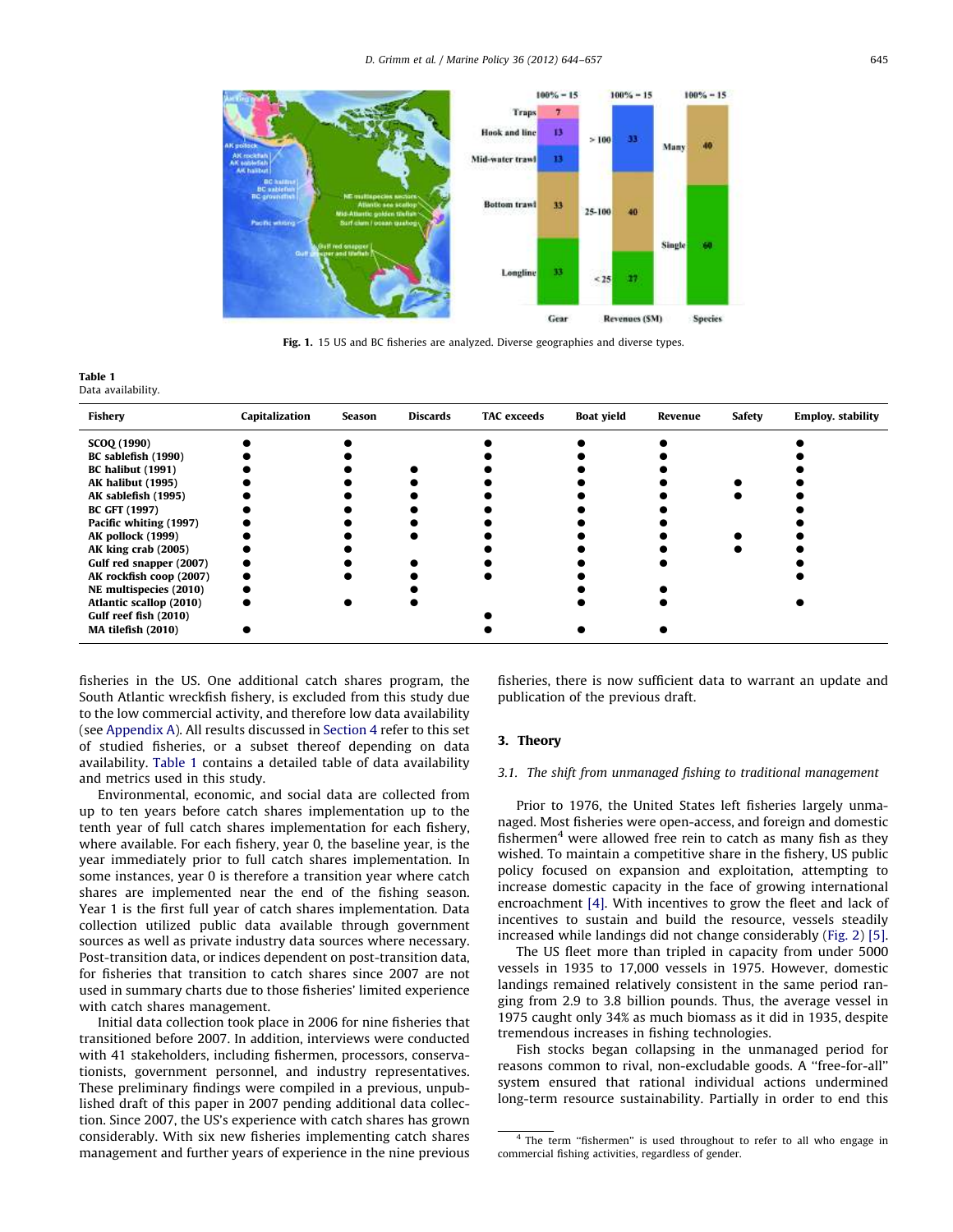

Fig. 2. Vessels increased, but landings stayed flat. Total US commercial domestic vessels (thousands) and landings (billions of pounds).

''free-for-all'' system, domesticate US fisheries, prevent overfishing, and rebuild stocks, Congress passed the first version of what is now the Magnuson–Stevens Fishery Conservation and Management Act (MSA) in 1976 (later amended in 1996 and 2006). The MSA was a turning point in fisheries management by seeking to solve fishery problems through national action [4]. It established the federally-managed 200 nautical mile Exclusive Economic Zone (EEZ), regionalized federal fishery management through eight fishery management councils, and created ten national standards for fishery management plans [6]. Despite these novel management attempts, fleet capacity remained too high for the available resource (Fig. 2), and rational individual actions continued to undermine stock rebuilding [4].

By domesticating US fisheries, the MSA made the highly productive Alaska pollock fishery exclusive to US fleets. Previous to 1977, pollock was not included in landings data as the fishery only had a minor domestic component, while post 1977 it dominates domestic US landings and is shown separately in Fig. 2 [7]. Empirically, the rise in pollock landings does not explain the continued rise in the total number of US vessels, as the Alaska pollock fishery only includes 100–200 vessels.

In the post-MSA 1970s and 1980s, the ''traditional management'' approach to fisheries was implemented. Traditional management fisheries are non-catch share fisheries that use any or all of the following management tools: limited entry, effort control, trip limits, and total catch limits [8]. As of 2010, traditional management still covers 70% of federal fisheries (50% by value) [8]. However, this style of management contains inherent imbalances. In theory, it reins in overfishing through input and output controls that limit how a fisherman can fish and how much a fisherman can produce. In practice, fisherman innovation leads to increased fishing capacity and effort, which then leads to progressively more Draconian command-and-control measures [6]. Thus, by 1990, non-pollock landings were still only 40% higher than in 1935 despite a 460% increase in vessels resulting in the average vessel catching even less than it did in 1975. This process locks fishermen into a cycle of increasing effort and control called the ''race for fish.'' In a race for fish, fisheries are closed either for the remainder of the season or until the next pre-determined opening as soon as the TAC is reached. Thus, an individual fisherman must catch the fish quickly; otherwise, other fishermen will catch the limited supply of fish. This situation has negative environmental, economic, and social repercussions.

Traditional management also includes further responses to the problems of overfishing. Managers turn to a suite of tools to prevent resource depletion, such as monitoring to enforce TACs, days-at-sea (DAS), and trip limits. Managers also implement closures that protect the health of juveniles, ecosystems, and sensitive habitats where necessary. Finally, managers institute bycatch measures that reduce the environmental footprint of fishing and improve the food web. While these measures may be helpful, they do not address the underlying poor incentives of traditional fishery management.

# *3.2. Catch shares align incentives for long-term management*

The large failures with traditional open-access and limitedaccess management approaches in the studied fisheries generally led to catch shares implementation. Catch shares remedy the shortcomings of traditional management by directly addressing the common property problem of rival, non-excludable fish stocks. As each fisherman's stake in the fishery is secure, there is no incentive to race for fish. Similarly, since the value of a fisherman's quota is directly dependent on the long-term stock level, there is an incentive to support long-term management for high biomass levels. By changing fishery management institutions to properly align incentives, catch shares can end the race for fish, helping to avoid fisheries' collapse [9].

Further, catch shares management more frequently uses management tools that help ensure sustainable fishing without causing a race for fish. Specifically, monitoring is more common and rigorous in catch share fisheries [8]. Total catch limits are used in all catch share fisheries, whereas traditionally-managed fisheries did not need to set catch limits (now referred to as annual catch limits, ACLs) until 2011 [10]. Spawning closures and bycatch regulations can be established in cooperation with fishermen who recognize the importance of long-term management.

Two New Zealand fisheries with multiple decades of catch shares experience provide useful examples of the long-term outcomes of catch shares management. The rock lobster and orange roughy fisheries show how catch shares enable fishermen and managers to invest in longer-term ecosystem health and catch levels. In both fisheries, lower TACs were set by managers and met by fishermen through the mutual incentive to reduce catch in the near term to increase long-term biomass. In the rock lobster fishery, catch was reduced to 50% of historic levels, which was also 15% lower than the initial catch share TAC. Due to the rock lobster's high resilience, these reduced catch levels resulted in biomass doubling within ten years, at which point managers raised the TAC (Fig. 3) [11–13]. The orange roughy catch shares fishery demonstrates a similar outcome. Despite initial incomplete science that set the TAC too high and the allocation of shares as a fixed tonnage (making TAC reductions difficult), catch shares management has lifted the stock to over 60% higher than the historic lows (Fig. 3) [14-16]. In both fisheries, catch shares provided the incentives for managers and fishermen to choose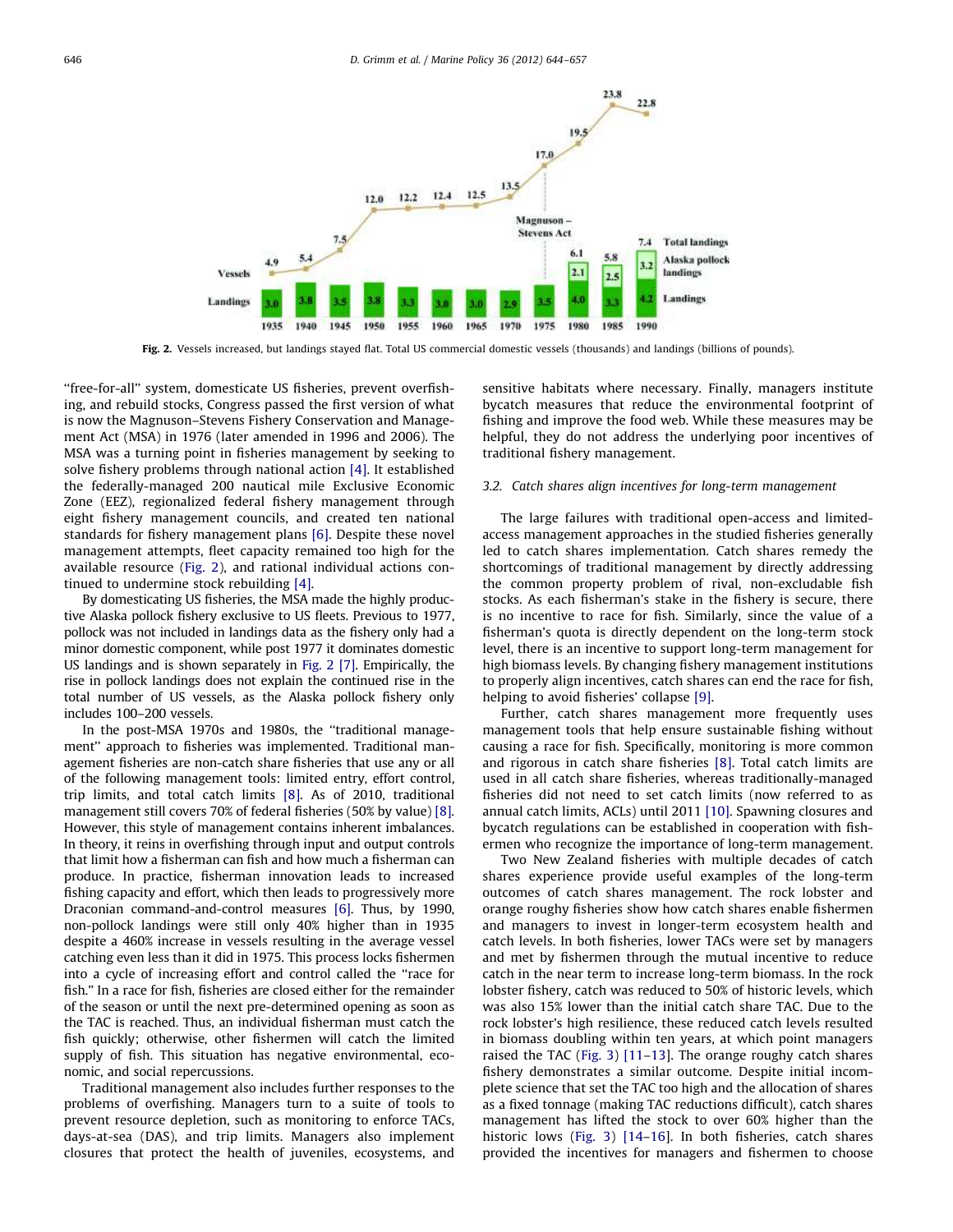

Fig. 3. Stocks recover as managers adjust TACs. TAC and biomass relative to the first year of catch share introduction.



Fig. 4. Traditional management created a race for fish, leading to environmental, economic, and social problems.

optimal inter-temporal tradeoffs, whereas traditional management made such long-term investment much more difficult.

#### 4. Calculations and results

Consistent with theory, traditional management and the race for fish have poor environmental, economic, and social results. Catch shares lead to clear gains in environmental performance, major economic improvements, and a mixture of changes in social performance.

# *4.1. Traditional management leads to a race for fish and many problems*

Traditional management leads to a race for fish and increasingly shorter fishing seasons with negative environmental, economic, and social effects (Fig. 4). In the fisheries studied, season length decreases in the years before catch share implementation from an already low average of 84 day to only 63 day per year (Fig. 4) [17–33]. Several fisheries, such as the Alaska halibut and crab fisheries, eventually were only open for as little as three days of non-stop fishing under traditional management [24,26]. Even where trip limits were set to moderate fishing impact, similar race for fish conditions prevailed. The Gulf of Mexico red snapper fishery saw ''mini-derbies'' spread throughout the year [34], and the New England multispecies groundfish fishery saw increased discards, underreported catch, and high biomass uncertainty [35]. Overall, trip limits were found to decrease vessel efficiency, increase high-grading, and increase discards [6]. These race for fish conditions under traditional management led to the problems described in the remainder of this section.

### *4.1.1. The environment suffers*

The time pressures and poor conservation incentives of the "race for fish" negatively affect the environment. Efforts to catch as many fish as possible in as short a period as possible led to unselective fishing practices and fleet overcapacity. Discards increased by 65% in the five years prior to catch share implementation [3,7,36–56]. In addition, TACs were significantly exceeded (defined as exceeded by greater than 2%) 54% of the time, with the fleet landing 15% more than the TAC on average when the TAC is exceeded [3,7,17,19,27,29,30,41,42,57–75]. Thus, traditional approaches have difficulty sustainably harvesting fish stocks and create poor conservation incentives for fishermen, leading to high discards.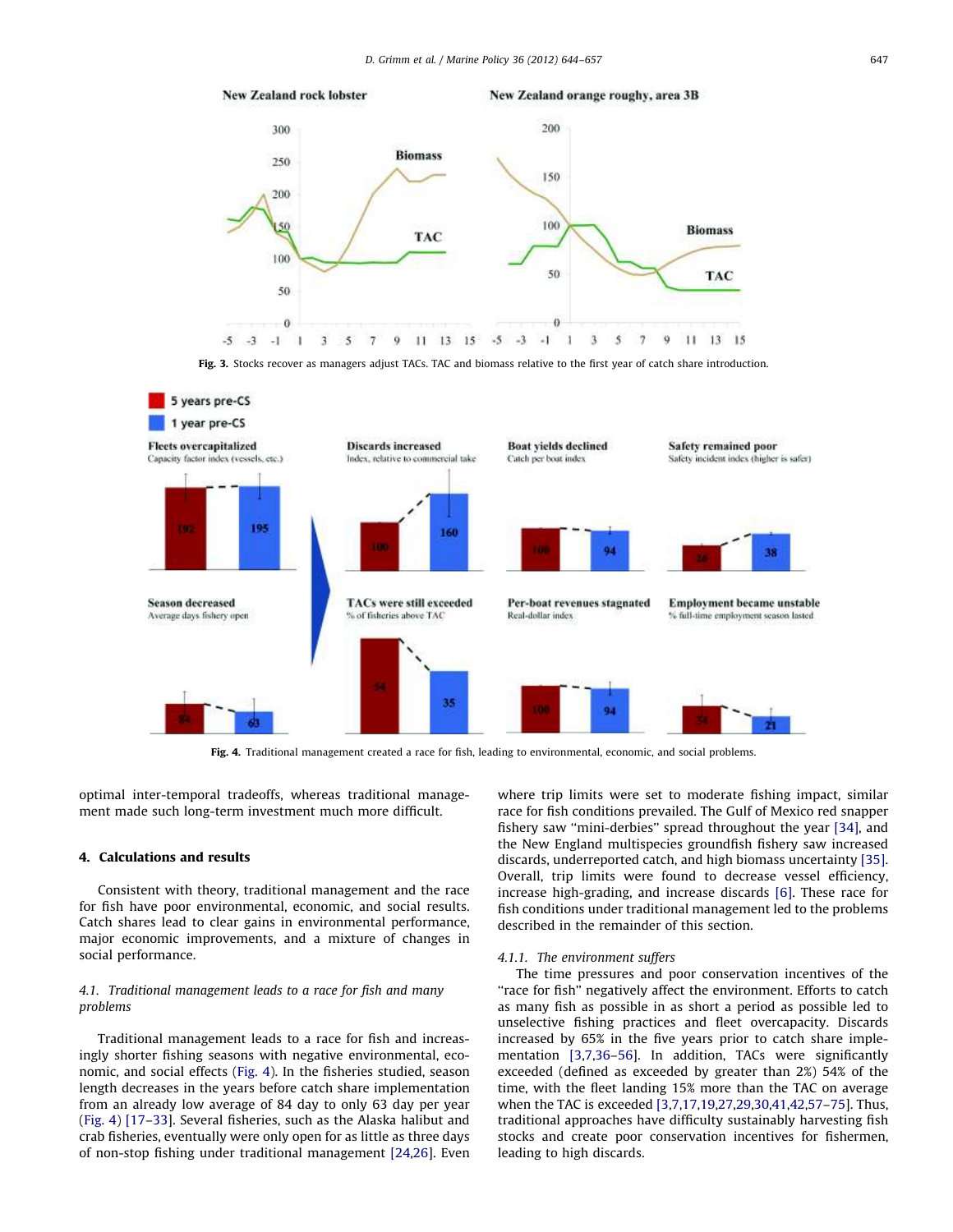# *4.1.2. Economic harms result*

The short seasons caused by the race for fish reduce fishery profitability. Per-vessel yields declined slightly by 6%, as did pervessel revenues [3,17,19,29,41,48,52,53,67,68,74–76]. There are numerous reasons for the decline in revenues beyond decreasing stocks. Ex-vessel prices decreased as supply 'gluts' placed too much product on the market in a short period of time [personal communication].<sup>5</sup> Furthermore, time pressure led to poor handling, declining product quality, and more frozen fish [personal communication]. In addition, fishermen's financial conditions declined as they redesigned their vessels to meet increasingly limited fishing constraints without landing additional fish [personal communication].

#### *4.1.3. Social problems result*

Social problems such as declining safety and unstable employment also accompanied traditional management's negative economic and environmental impacts. A safety index based on a combination of injuries, search and rescue missions, vessels lost, and lives lost (depending on data availability for each fishery) demonstrates that fisheries under traditional management were, on average, only 26% to 38% as safe as the same fisheries under catch shares [77–79]. For example, search and rescue missions in Alaska halibut and sablefish fisheries rose from 25 to 33 per year in the years before catch shares [77]. At the same time, employment became unstable in many fisheries as seasons lasted only a few days or weeks. Opportunities for full-time employment dropped from 34% to only 21% in the studied fisheries in the five years before catch shares implementation [17–33,79,80]. Job quality further declined as limited time at sea meant that fishermen were more willing to risk the safety of their crews by fishing in adverse weather and water conditions [81]. Employment stability also decreases when traditional management leads to fishery closures. In 2009, 17 of the 42 federal fishery management plans implemented early in-season closures or continued indefinite closures of specific species due to past overfishing, or closed specific areas [82].

# *4.2. Catch shares end the race for fish*

Catch shares management ends the race for fish by creating incentives for economic efficiency and long-term stewardship. The fleets studied rationalized, on average dropping from 195% of the efficient level to the post-catch shares efficient level [17,23,29,30,32,42,45–48,65,66,68,74,76,83–90]. Further, catch shares end the race for fish and remove the need for most input controls, and the available days to fish increased on average from 63 to 245 day [17–33]. Fleets rationalize under catch shares because secure shares in the fishery with individual accountability improve TAC compliance and allow fishermen to match their capitalization to their share of the catch. Further, when shares are tradable, some of the least efficient fishermen exit by selling their quota, reducing fleet capacity to align better with TACs. Seasons expand because, with a secure share, fishermen slow the pace of fishing by fishing when it is economically beneficial. They no longer need to worry about another fisherman catching all of the TAC. In addition, these valuable shares transformed the mindset of some fishermen, who developed a more concrete financial stake in the outcome of their fishing practices [personal communication]. This potent combination of economic incentive and a sense of environmental stewardship leads to improved fishery sustainability (Fig. 5).

# *4.3. Catch shares improve environmental management and performance*

Catch shares improve environmental outcomes primarily by reducing fishing impact on non-target species and consistently maintaining catch levels at or below set TACs, consistent with previous research that shows catch shares reduce variability in key environmental indicators [91].

## *4.3.1. Discards decrease*

Under catch shares, the studied fisheries' discards-to-retainedcatch average drops 31% over five years and 66% over ten years (Fig. 6). Nearly all of the fisheries had lower discard rates than under traditional management. Discards in the British Columbia halibut fishery decrease by over 90% [41]. Discards in the Alaska pollock [7], Alaska sablefish [44–47], and Alaska halibut [41] fisheries also drop by 50–65% by the tenth year of catch shares. The SCOQ fishery, with an inherently low discard ratio due to the nature of the fishery, experienced little change under catch shares [personal communication]. Monitoring and enforcement made possible under catch shares reduces fishermen's ability to highgrade and discard, while the elimination of the derby leads to reduced gear waste and ghost fishing.

While the data show an increase in discards in the first full year of catch shares implementation, this is largely due to idiosyncratic and transitional factors. The fishery with the largest increase in discards is the Alaska pollock fishery, where the discard rate nearly doubles to 3% during the first year of catch shares. However, this is due to abnormally low discards in the baseline year, when age class dynamics produced few fish below marketable size [7]. The ''high'' first year discards are still well below the pre-catch shares average of 8%. The Alaska sablefish fishery, where discards increased almost 30% in the first year of catch shares, similarly saw unusually low discards in the baseline year.

Comparing practices of fisheries that have both catch shares and traditionally managed sectors reveals similar results. Catch shares sectors have lower discard rates relative to traditional management sectors. In the Alaska groundfish fishery for example, the community development quota fishery managed with catch shares has a discard rate 40% lower than the traditionally managed sector [92]. As discussed in Section 4.6, the Pacific whiting catch share catcher–processor sector has a discard rate over 30% less than the traditionally managed mothership sector (0.8% versus 1.2%). In addition, the Pacific whiting catcher– processor cooperative established an explicit goal of reducing discards and bycatch [93].

Some fisheries also experience improvements in non-commercial and prohibited bycatch. For example, the Alaska sablefish fishery reduced crab and salmon discards under catch shares by nearly 90% and overall non-commercial bycatch by nearly 50%. Similarly, the Alaska pollock fishery decreased crab and salmon discards by 50% and overall non-commercial bycatch by 25% [92,94,95].

# *4.3.2. Total allowable catch limits are not exceeded*

In addition, catch shares improve environmental management by reducing the size and frequency of significant TAC overages (defined as greater than 2%) (Fig. 7). Under traditional management, 44% of TACs are exceeded, and when they are exceeded, by an average of over 15%. Under catch shares, TAC overages are nearly eliminated. Of the 86 TACs set in catch share fisheries since implementation, only five (6%) have been exceeded, and by an average of only 7% [3,7,17,19,27,29,30,41,42,57–75]. The BC halibut, Alaska pollock, and Alaska halibut fisheries saw overages

<sup>5</sup> See list of personal communications in the ''personal communications'' section. Individual responses are maintained confidential.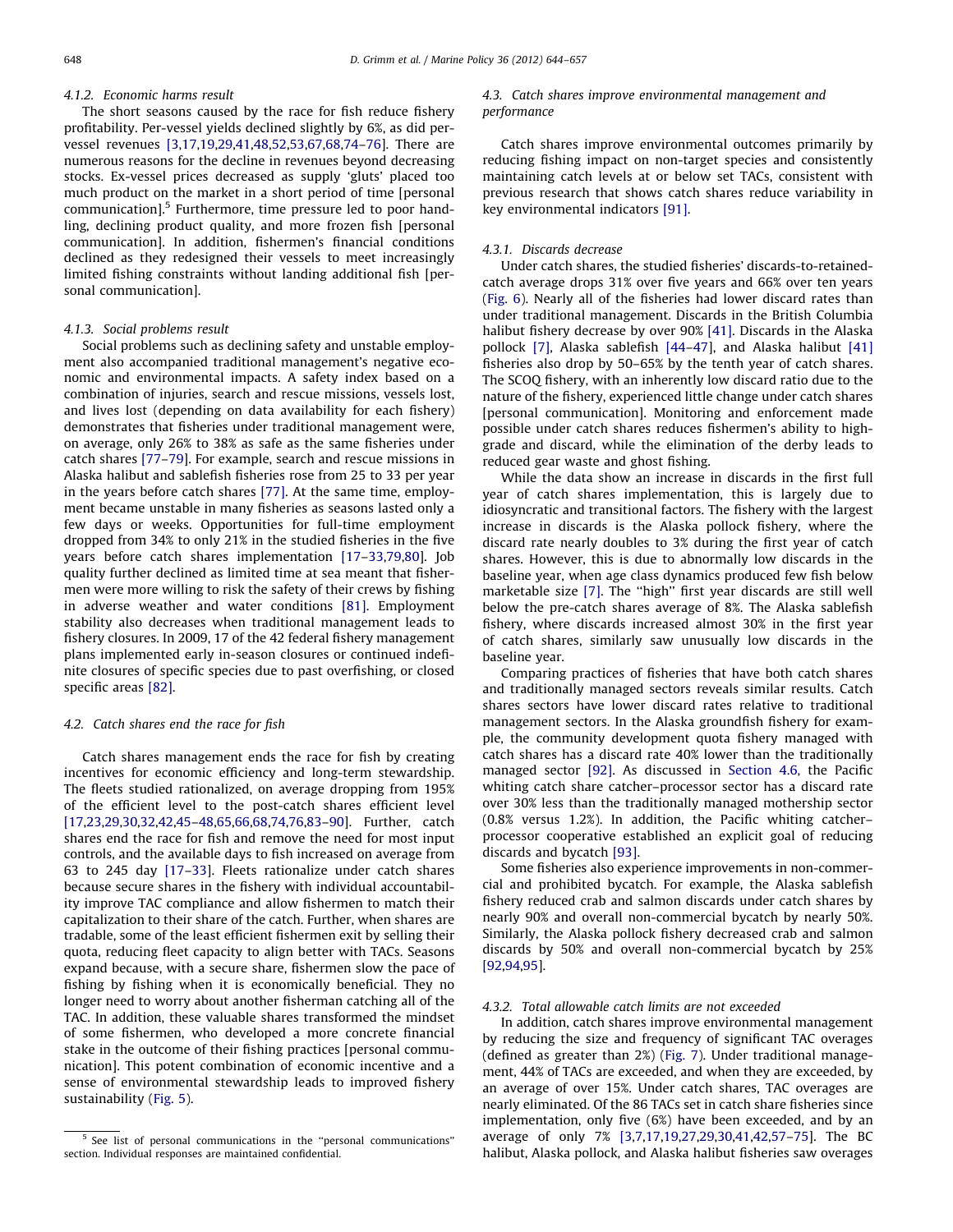

Fig. 5. Catch shares end the race for fish, leading to environmental, economic, and social recovery.



Fig. 6. Commercial discards reduced. % reduction versus baseline year (year before catch shares).



Fig. 7. TAC overages reduced. Landings/TAC (average across fisheries).

ranging from 5% to 10% pre-catch shares transformed to underages of up to 5%. The SCOQ and Gulf of Alaska rockfish pilot coop saw historic underages in their fisheries continue under catch shares, but with more consistency. Managers of the BC groundfish fishery, in recognition of the complexities of multispecies trawl fishing, allow certain overages to be taken out of the following year's TAC. The BC groundfish fishery therefore accounts for the largest of the overages under catch shares.

#### *4.3.3. Total allowable catch accuracy improves*

TAC setting accuracy also improves under catch shares. TAC accuracy improves ecosystem health because overcapitalized fleets under traditional management allow small miscalculations to translate into catching much more biomass than is appropriate. TAC setting is based on biological stock assessments that inherently contain a degree of uncertainty, as survey methods cannot directly capture the entire fishery. Stock assessment uncertainty is measured by the relative magnitude of the 95% confidence interval, the margin of error of the point estimate necessary to ensure that there is a 95% chance that the true stock value lies within the margin of error. The 95% confidence interval of stock assessments decreases on average in the fisheries studied by 25%, from  $\pm 28\%$  five years before catch shares to  $\pm 21\%$  five years after catch shares. The BC halibut and sablefish fisheries saw the most dramatic improvements with uncertainty shifting from  $\pm$  106% and  $\pm$  76% to  $\pm$  47% and  $\pm$  19%, respectively [96–98], and the BC groundfish trawl reduced uncertainty by 40% [99]. However, biomass uncertainty does not decrease in each fishery. The Alaska pollock [7] and SCOQ [59] saw minimal change in uncertainty, and uncertainty in the Alaska halibut, sablefish, and crab fisheries was variable or increased slightly [96,100–102].

Biomass uncertainty decreases under catch shares because additional fishery science through industry participation improves data availability. For example, in many of the fisheries, including the BC groundfish trawl and the Alaska halibut fisheries, fishermen associations contribute major funds, data, and vessel participation to government scientific research so that TACs can be set more accurately and sustainably [103,104]. Further, when catch shares lead to increased monitoring, this ensures more accurate bycatch and landing estimates. These improved information sources allow fishery managers to improve their modeling systems, gaining a better idea of the actual biomass of the fishery and reducing biomass estimate uncertainty.

#### *4.3.4. Management options for ecosystem health improves*

As catch shares reduce discards, reduce TAC overages, and decrease biomass uncertainty, options to improve ecosystem health and rebuild stocks improve. Uncaught biomass (biomass previously lost to discards, TAC overages, or misestimated by stock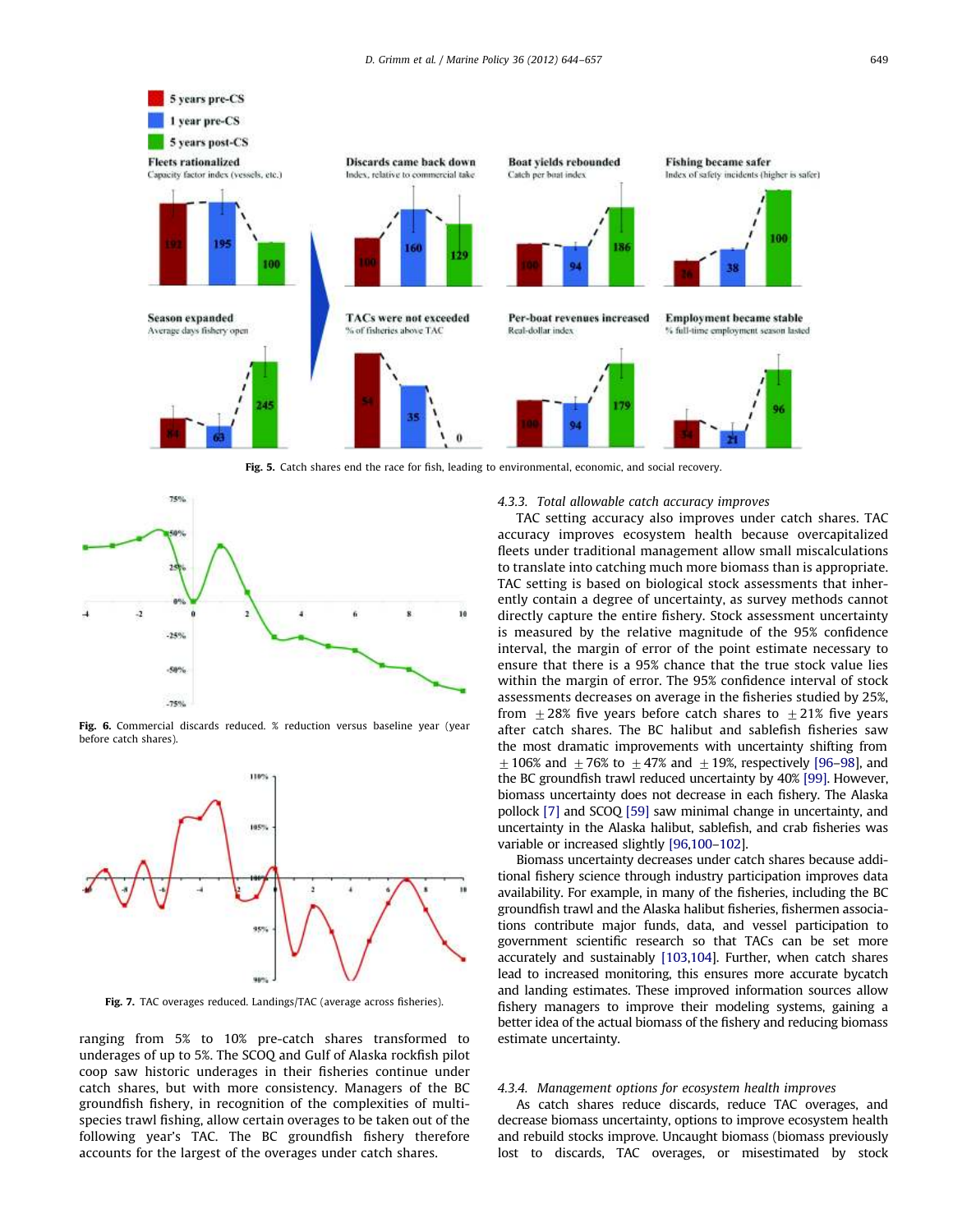assessments) can be available for achieving fishery goals. For example, the Alaska pollock fishery, despite its low discard and overage rates, had the most uncaught biomass, ranging from 165 M to 270 M pounds. The BC groundfish and whiting fisheries saw uncaught biomass range from 20 M to 120 M pounds. At a smaller scale the BC sablefish, BC halibut, AK halibut, AK sablefish, and SCOQ fisheries experienced uncaught biomass ranging from 1 M to 10 M pounds. As a result, if fisheries are under a rebuilding plan, biomass can be improved without necessarily lowering TACs.

#### *4.4. Economic performance improves under catch shares*

## *4.4.1. Total and per-vessel revenues increase*

Under catch shares, fishermen and fleets recover economically. Overall revenues increase dramatically under catch shares (Fig. 8). Combined with rationalization, this results in revenues per vessel nearly doubling [3,17,19,29,41,48,52,53,67,68,74–76]. Overall revenues increase for numerous reasons. Decreasing discards and more efficient fishing practices (such as decreased trawl time) increase efficiency, while the longer seasons eliminate the need for vessels to sustain a grueling pace while at sea. Slowing the fishery often results in higher prices from year-round availability of fresh fish, increasing quality from better handling, and increasing processing product recovery (the percentage of fish used in the finished product) [personal communication] [105]. In addition, many catch shares fisheries achieve certification from the Marine Stewardship Council (MSC), which can increase demand and raise prices. MSC certification is awarded to 58% of US catch share fisheries, versus fewer than 5% of traditionally managed fisheries [106].

## *4.4.2. TACs can be increased*

In addition to benefitting from vessel and fleet level efficiencies, catch shares can allow for higher TACs through more strategic management. Overall, TACs increase an average of 13% five years after catch shares implementation, and 19% ten years after catch shares implementation (see Section 4.3.2). The BC halibut, [60] Alaska pollock [7], and Alaska halibut [60] fisheries increased TACs the most, from 30% to 50%. In contrast, the SCOQ [65] and Alaska sablefish [57] decreased TACs between 10% and 40% in response to declining biomass due to general environmental performance [19,107]. These data suggest that TACs can be adjusted upward due to increased biomass. However, they can be restricted by recruitment classes and other species-specific population patterns.

#### *4.5. Mixed social changes accompany catch shares*

Social changes accompany these economic and environmental gains. The catch shares programs in this study note shifts in



Fig. 8. Overall revenues increase. Average revenues across fisheries versus baseline year (year before catch shares).

numerous areas of social interest. Safety increases as the pace of fishing decreases and seasons lengthen, benefiting all stakeholders. Ports in Alaska halibut and sablefish fisheries undergo a modest consolidation, with many mid-size ports having increased landings and most of the smaller ports having decreased landings. Processors that were tooled to process large amounts of fish in short periods are forced to adjust as seasons lengthen, although new processing entrants can benefit. The labor market shifts towards full-time crewmember positions, benefitting certain workers with increased hours while resulting in some part-time job losses.

## *4.5.1. Safety improves*

Catch shares improve safety by eliminating the race for fish, removing the incentive to sacrifice safety for speed. Fishing safety nearly triples based on an index of relevant safety data across fisheries [6,77,78,81,108–110]. For example, the search and rescue missions in Alaska halibut and sablefish fisheries decrease from 33 per year before catch shares to fewer than ten per year after catch shares [77]. In addition, incentives for sensible fishing practices create better communication within the industry [personal communication].

#### *4.5.2. Ports modestly consolidate in Alaska fisheries*

Port communities are affected by changes in fisheries management, including catch shares implementation. Ports used in the Alaska halibut and sablefish fisheries saw changes as catch shares removed the time pressure to land at the nearest port. As fishermen's flexibility to choose ports increased, most ports of small value had decreased halibut and sablefish landings, while middletier ports, and one small-value port, benefited through increased and more evenly distributed landings (Fig. 9) [57]. Halibut landings end in 37% of total ports; however, these ports only account for 8% of total value [3,57]. Thus, while the economic effects on individuals and individual communities are sometimes considerable, port consolidation was limited in the Alaska sablefish and halibut fisheries. Most ports experienced a change of less than \$500,000 in landings per year [57]. In addition, many fishermen choose to retire once tradable quota shares give them the means to do so, resulting in some communities losing sources of fishing heritage [personal communication]. Most middle-tier ports, in contrast, benefited from catch shares. As the fishery became more profitable and total revenues increased, these ports benefited from increased economic activity [57].

### *4.5.3. Processors are overcapitalized relative to the new market*

Fish processors are also affected by the transition from traditional management to catch share management when catch shares alters a fishery's landing pattern. Under race for fish conditions that result in short annual seasons, the processing industry (along with fisheries) can become overcapitalized to handle the glut of fish in short periods. When short-season fisheries transition to catch shares, the season stabilizes, landings smooth, the efficient amount of peak processing capacity reduces. For example, in the British Columbia halibut fishery, over 45% of the catch was typically landed in a large glut in April with a secondary spike of 33% in September. Under catch shares, April landings are merely 14% of the annual catch, and the highest month is May with 17% of the annual landings (Fig. 10) [111–114].

In some cases, excess processor capacity shifts pricing power to fishermen as processors compete to maintain high levels of fish supply [115,116]. In the Alaska halibut and sablefish fisheries, processors are estimated to have lost 56% and 76% of their precatch shares wealth, respectively [115]. In British Columbia, these shifts also allowed new processors to enter the field and gain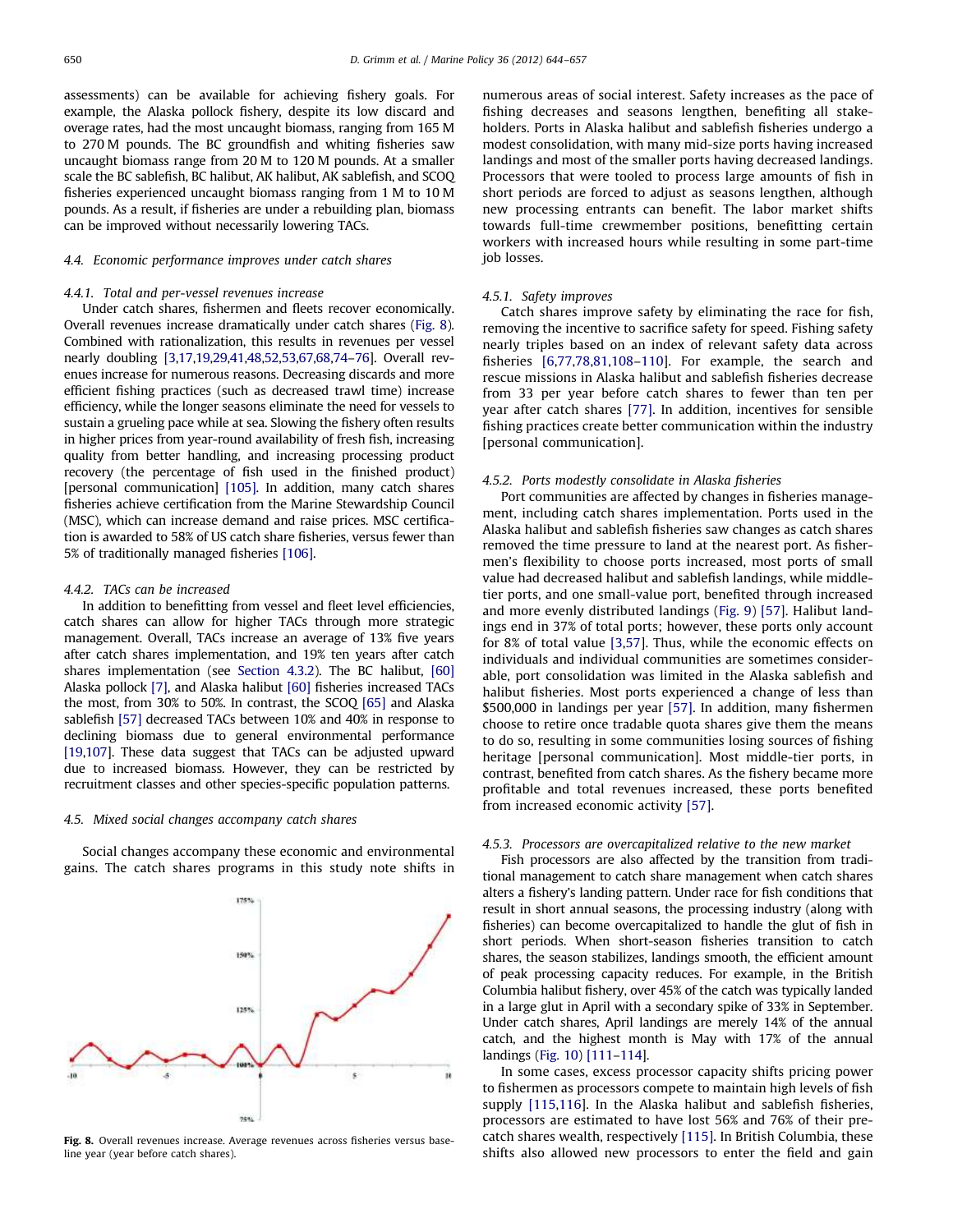

Fig. 9. Alaska ports' landings moderately consolidated. Alaska Halibut and sablefish ports after ten years of catch shares show that a wide distribution remained, but low-value ports were lost.



Fig. 10. Processing is impacted by more stable supply. % of BC halibut catch by month, two year average before and after catch shares.

economic benefits from catch shares. As fishery landings spread out throughout the year and fish no longer needed to be frozen, costs of entry declined and new processors entered [personal communication]. These new entrants can lead to stranded capital for incumbent processors if their equipment is highly specialized and cannot be sold to other fisheries.

# *4.5.4. Employment transitions from shorter-term part-time positions to fewer full-time positions*

As discussed in Section 4.1.3, there are few opportunities for full time employment under the race for fish. While many people have some degree of employment in the fishery, the low number of days open to fishing (often under two weeks) means that few crew members were fully employed in the fishery.

Fisheries can therefore experience considerable structural shifts in the labor market when transitioning to catch shares [Weninger, personal communication, 2006]. Under catch shares, the season lengthens and effort is more spread out. As a result, there is a marked shift from shorter-term, part-time jobs in the years prior to catch shares to greater full-time employment after catch share implementation.

Overall, FTEs increase 2% in the first five years of catch shares, in contrast to the 51% decline that those same fisheries experienced during the five years preceding catch shares implementation. This average reflects a wide range of actual changes in FTEs, ranging from a 48% increase in the British Columbia sablefish fishery [18] to a 39% decline in the Alaska halibut fishery [76]

While the estimated total number of individuals with some degree of employment in the fishery (however marginal) decreases by 56% in the first five years of catch shares [6,24,27,78,98,100,105,117–127], confounding factors, such as unsustainable temporary employment increases where overfishing was occurring, may explain part of this change.

In addition, remaining jobs transition into more stable positions under better working conditions. Job quality improves through hours per job increasing by an average of 69% in catch share fisheries, resulting in an improved economic situation for crewmembers who stay in the fishery. A separate study of the Alaska crab fishery finds that the median seasonal crew wage increased by 66% under catch shares, from an average of \$14,000 to \$23,000 (with significant variation among crewmembers), even as crab prices declined [117]. Beyond wages, remaining fishermen see their jobs as higher quality, reporting improvements in stability of employment and crew life under catch shares [personal communication].

# *4.6. The Pacific whiting fishery confirms catch shares management's efficacy*

As one test of catch shares efficacy, two sectors of the same fishery, one under catch shares management and one under traditional management, are compared to control for other variables that might affect the results. Until the 2011 implementation of the Pacific coast groundfish rationalization program, the Pacific whiting fishery included a catch share in the catcher–processor cooperative sector, as well as traditionally managed mothership and shoreside sectors. Overall, the differences between these whiting sectors prior to 2011 are similar to the before-and-after analysis of the fifteen catch shares fisheries: catch shares lead to major environmental and economic improvements, as well as certain social gains.

Specifically, catch shares ended the race for fish in the Pacific whiting catch share fishery: the fleet rationalized to 70% of precatch shares levels, while the traditionally managed shoreside and mothership sectors saw little change [25,42,74,80]. In addition, the season expanded by over 300% in the catch share fishery while the other two sectors saw only  $\pm$  15% changes [25,128]. Ending the race for fish led to better environmental behavior in the catch share sector versus the non-catch shares sectors. Although very low in general in the whiting fishery, discards were lower in the catch share fishery, 0.8% compared to 1.2% in the mothership sector [25]. Bycatch of Chinook salmon and rockfish were also 50% lower in the catch share fishery [25]. TAC compliance remained stable in both of the sectors [129]. Economic performance also improved in the catch share fishery, with revenue increasing by 15% more in the ten years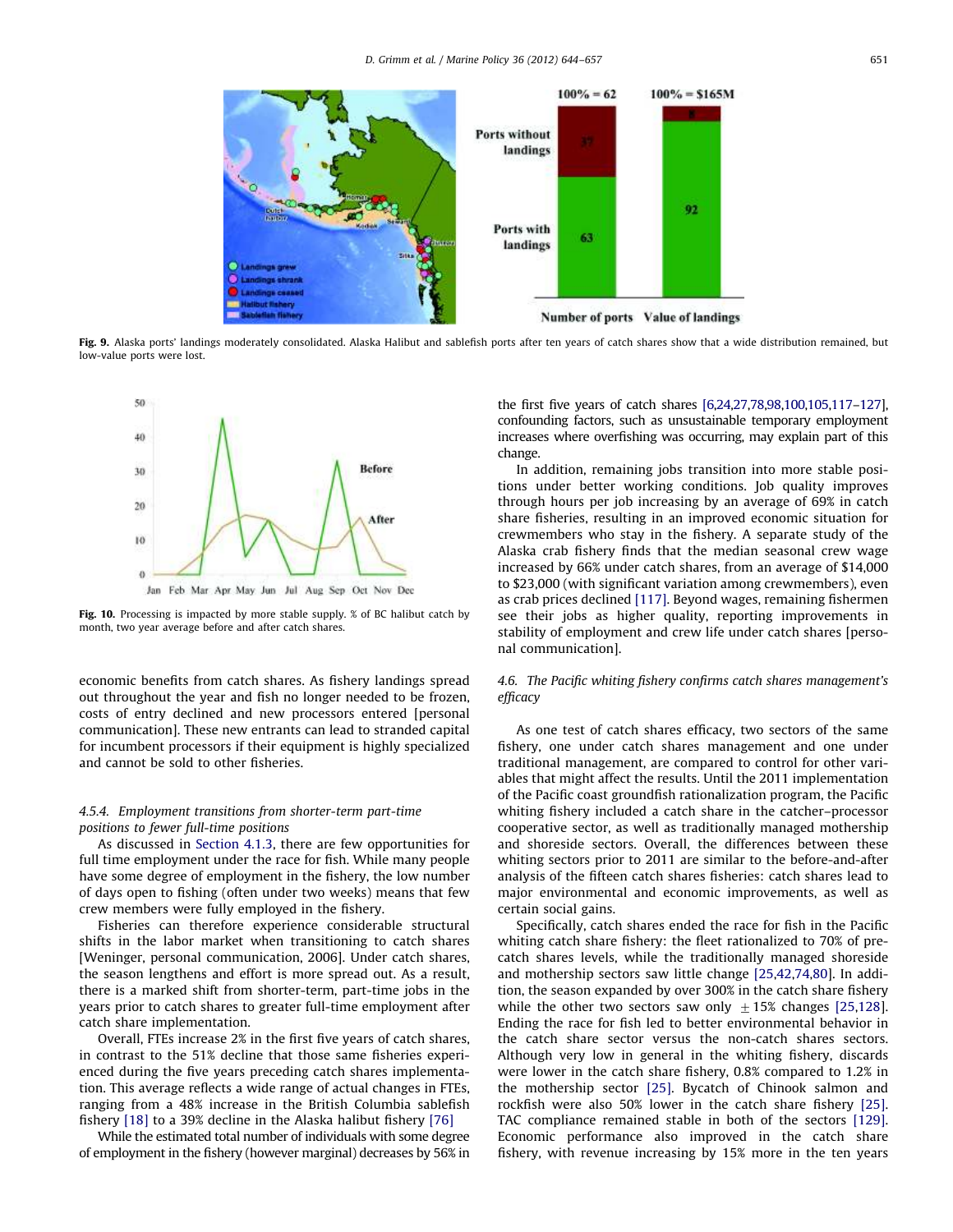following catch shares implementation than in the non-catch shares sectors [74]. Socially, employment also stabilized as the season expanded in the catch share sector.

# 5. Discussion

Catch shares result in clear gains in environmental performance, major economic improvements, and a mixture of changes in social performance. This discussion section explores the significance of the complex and mixed social shifts by describing the subjective views of fishery participants, and how catch share design can have a considerable impact on these shifts.

# *5.1. Stakeholders rate catch shares as an improvement over traditional management*

While catch shares management results in mixed social shifts, it is subjectively rated by active participants as an improvement over traditional fisheries management systems. Catch share fishermen, environmentalists, managers, and other fishery stakeholder interviewees share the opinion that fisheries are better off under catch shares. These stakeholders, all of whom are active fishery participants, rate various fishery metrics under catch shares relative to traditional management as having considerably improved (Fig. 11) [personal communication, see list in ''personal communications'' section]. In addition, a more detailed survey of Alaska halibut fishermen shortly after the catch shares implementation found that ''[negative] attitudes towards the IFQ program were inversely correlated with the size of quota share holdings,'' meaning that those with the fewest landings (often the least efficient fishermen), made up the majority of those dissatisfied with catch shares [130].

While interviewees are more ambivalent towards the social shifts of catch shares than the environmental and economic benefits, catch share design can have a considerable impact on these social shifts. Design can address issues of community development, ownership concentration, and public benefit. Catch shares increasingly integrate these options into their initial management program design (see, for example, [131]).

## *5.2. Community goals can guide design*

Catch shares design can help achieve community goals through a variety of mechanisms. Six of the programs studied allocated quota directly to communities to ensure their ongoing participation in the fishery. For example, dedicating 5% to 20% of the shares to certain communities in British Columbia and Alaska enabled those



Fig. 11. Participants rate catch shares transitions highly. Catch shares rated relative to traditional management, from 0 (much worse) to 5 (the same) to 10 (much better).



Fig. 12. Quota can be allocated to communities. % of total fishery quota.

communities to remain in the fishery (Fig. 12) [27,132,133]. In Alaska, shares are set aside as Community Development Quotas (CDQs), which require that all fishery earnings further community development. These facilitate investments in education, infrastructure, and fisheries-related industries, thereby easing the transition to catch shares in vulnerable communities [133]. In an alternative model, the Northeast Multispecies Sectors program establishes seventeen cooperatives, each of which can be managed with different community interests in mind.

Other community interests can also be aided in retaining quota allocation. For example, processor interests are sometimes addressed through direct compensation, cooperatives, or quota sharing [134]. The loss of part-time fishing jobs can be mitigated partially through assisting new fisherman entrants in purchasing stakes in the catch share fisheries. Catch share fisheries are also allowed under the MSA to create limited loan funds through costrecovery fees to help new entrants purchase quota. These programs can help bring fishermen and communities into the fishery that would otherwise not be able to do so [135]. In the Alaska sablefish and halibut fisheries, the North Pacific Loan Program receives approximately \$5 million per year for this purpose [104].

#### *5.3. Ownership concentration can be limited through caps*

Catch shares design can help to limit ownership concentration through regulatory caps. However, fishery concentration is more a result of fishery economics than management system. Changes in the four firm concentration (a commonly used measure of industry concentration measuring the total market share of the top four firms) tend to be minimal in catch shares transitions (Fig. 13). Most concentrated fisheries either remain stable or experience negligible concentration gains (e.g., less than 6% in the New Zealand deepwater and Atlantic surf clam fisheries). The most concentrated catch share fisheries are the same fisheries that were the most concentrated under traditional management (e.g., the New Zealand deepwater, New Zealand mid-water, the SCOQ fisheries, and others), maintaining their pre-catch shares concentrations of between 50% and 70% [14,56,65,76,83,136].

Overall, concentration is focused in fisheries with major economies of scale, independent of management approach. Fisheries requiring large capital investments in vessels or equipment tend to provide greater returns to the most efficient operators, reducing the number of owners even before catch shares. For example, the SCOQ fishery requires major investment in large dredge vessels, resulting in high ownership concentration even under traditional management. In the SCOQ fishery, the main ownership shift is therefore not ownership concentration, but approximately 60% of owners leasing their quota instead of directly harvesting [137]. Thus, vessels rationalize (by over 70% from 142 to 41 in ten years) as owners cease directly harvesting, but the number of owners remains approximately constant [137].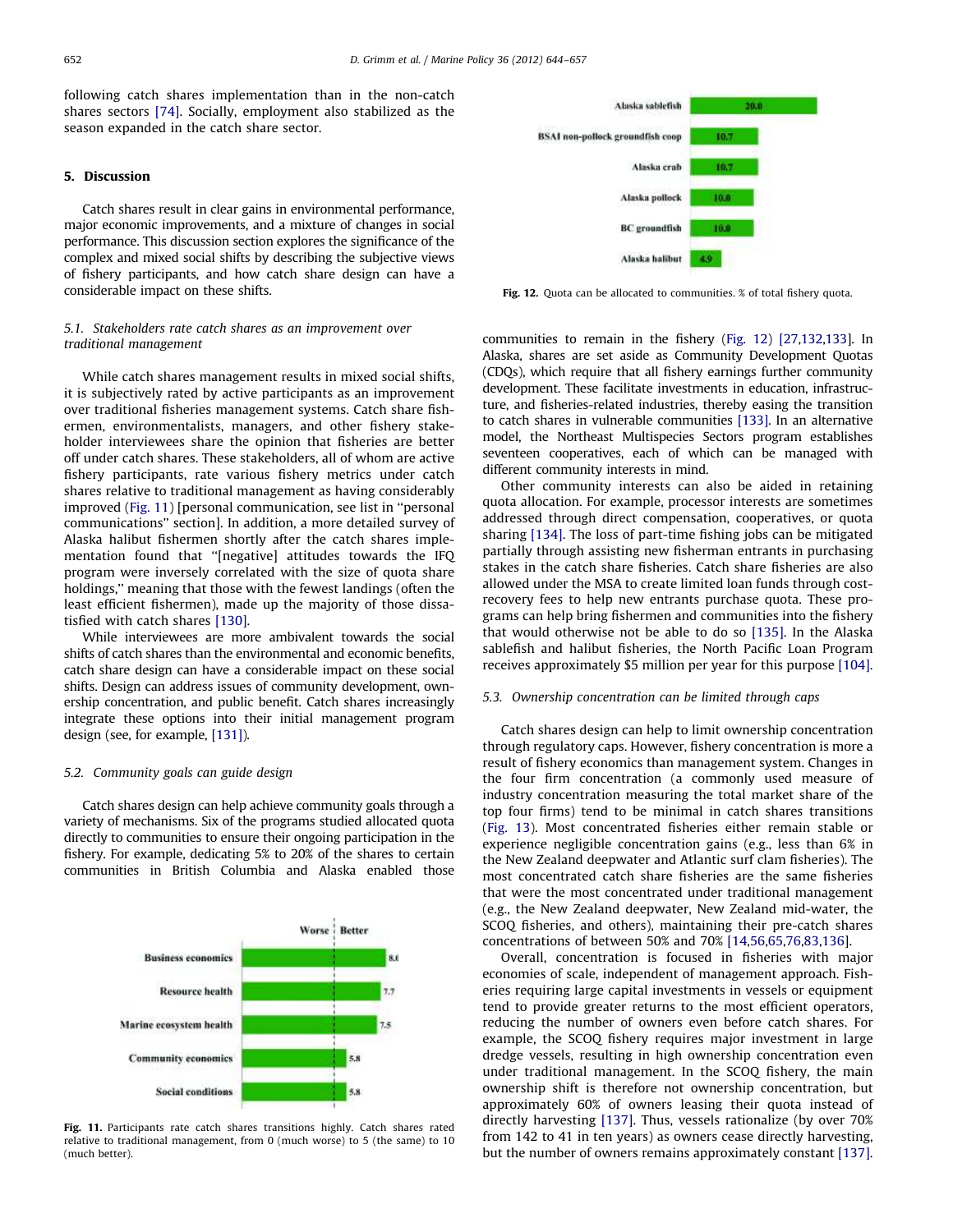

Fig. 13. Four-firm ownership does not considerably change. Percent of the total quota owned by the top four firms by year of catch share.

In the New Zealand deepwater and middle-depth fisheries, steep capital requirements restrict entrance from smaller operators independent of quota-trading mechanisms [138]. In contrast, the BC and Alaska halibut fisheries use much smaller vessels, and therefore have lower ownership concentration.

At the same time, quota ownership measured as the change in number of owners in the first five years of catch shares does show some concentration due to rationalization. For example, the Gulf red snapper, SCOQ, BC sablefish, Alaska sablefish, and BC halibut fisheries experienced 10–20% reductions in the number of quota owners [56,79,139,140], while the Alaska halibut fishery experienced a 25% reduction [139].

Nevertheless, statutory concentration limits restrict potential ownership concentration where that is a management goal. For example, in the Alaska halibut, Alaska sablefish, and BC sablefish fisheries, limits of between 1% and 2% have been implemented to preserve the historic small vessel fleets [6]. Additional refinements can help mitigate concentration. For example, it is possible to limit quota holdings by stock, species, or area. Local lending capacity or fishery funds can be developed, allowing new entrants a way of purchasing small amounts of quota. In addition, tools such as subsidized quota purchases and Justice Department interventions have been considered. However, these limits may also reduce the potential economic benefits of consolidation.

## *5.4. The public benefits from the shift to catch shares*

Catch shares provide greater fiscal benefits to the federal government than traditional management due to the improved economic conditions of fisheries under catch shares (see [8] for a more detailed discussion). First, as fishermen become more profitable they contribute more in tax payments. Second, catch share programs can recover some of the costs of fishery management. The combination of taxation, cost recovery, and other tools can thus be used to ensure that sustainable fisheries management supports both individuals and communities.

The public gains primarily through increasing tax revenues [8]. Under catch shares, fishermen are more profitable and therefore pay higher amounts in income taxes. Wealthier fishermen remit 25% to 35% of their new income to the public through the US federal income tax. 20% of the new quota value is also remitted to the government through federal capital gains taxes when sold.

Cost recovery also reduces the federal government's fishery management costs. The MSA allows for levying direct 'cost recovery' fees of up to 3% of fishery revenue, which many fisheries have implemented (Fig. 14) [6,70,71,141,142]. These fees help pay



Fig. 14. The public gains via cost recovery mechanisms. Cost recovery as a percent of industry revenues, over time.

for the increasing government costs associated with transitioning to catch shares and allow for more robust public management options. In addition, a quota registration tax of 0.5% of transferred shares' value, if widely implemented, could result in small government revenues [8]. Other tools can also create direct public value from catch shares, such as auctions of initial (or additional) quotas.

The potentially large asset value created by catch shares are therefore shared between fishermen and the federal government. Though these potential values vary widely depending on participation and resource value, a transition to catch shares management does have the potential to create economic gains for some fishermen, primarily those that receive the initial allocation. Newly allocated catch shares monetize the future value of the fishery and grant that value to incumbent fishermen. The result is that highly profitable fisheries and/or fisheries with few owners often see high catch shares values, while less profitable fisheries and/or fisheries with many owners see lower values for their catch shares.

For example, British Columbia groundfish, British Columbia sablefish, and SCOQ quota owners saw their individual quotas valued at an average of \$2 million per owner in the first year of catch shares [27,78,79,127,143]. The BC halibut and Alaska sablefish owners saw values of around \$450,000 and \$200,000 per owner respectively [78,79,143]. Alaska halibut owners saw much lower values, approximately \$50,000 per person [78,79]. While these high private asset values are derived from the public fishery resource, the public nonetheless gains more fiscal benefits from catch shares than traditional management [8].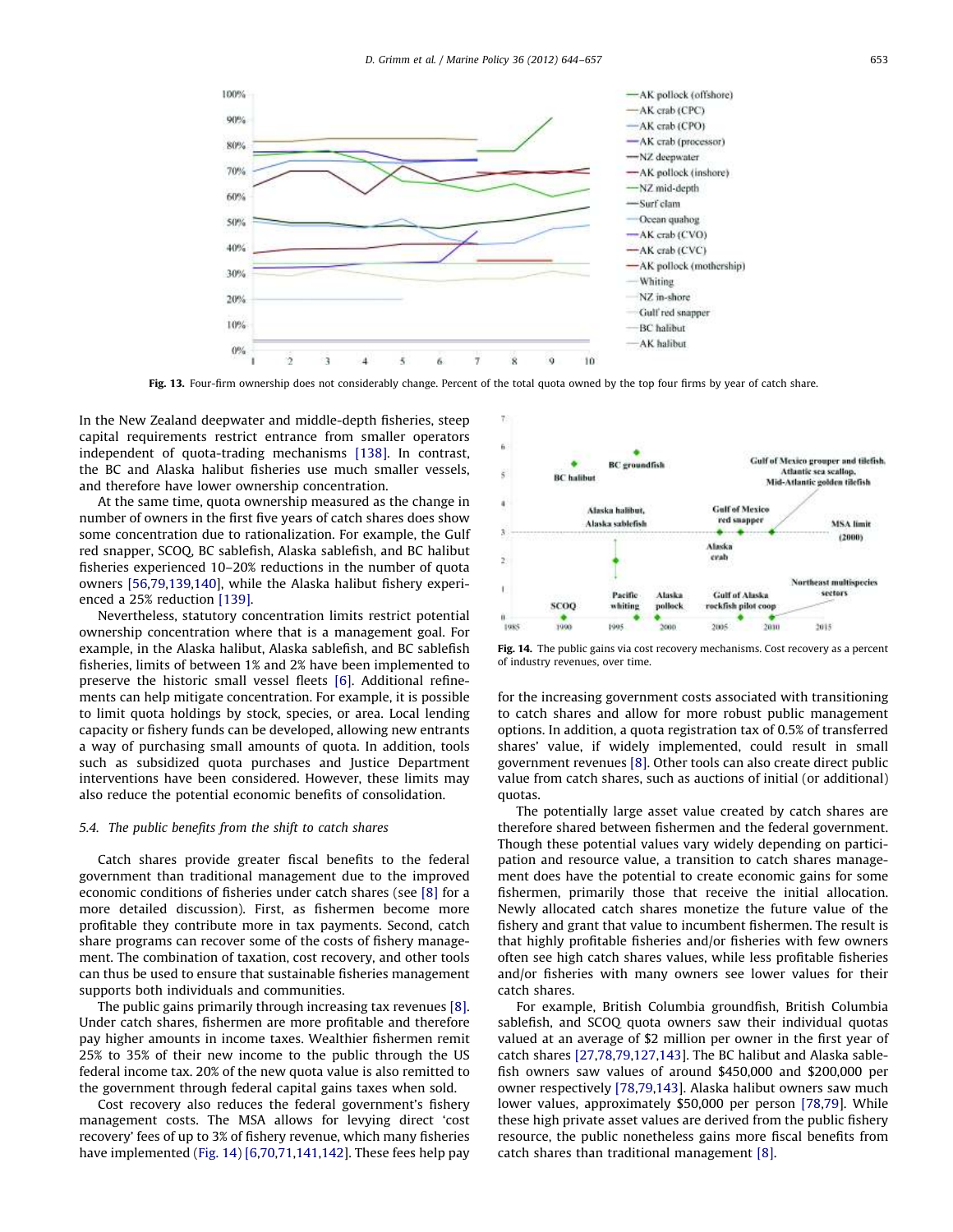# 6. Conclusions

Empirical analysis confirms the economic theory that traditional management and the race for fish have poor environmental, economic, and social results while catch shares result in clear gains in environmental performance, major economic improvements, and a mixture of changes in social performance. Environmentally, compliance with total allowable catch (TAC) increases, and discards decrease. Economically, vessel yields rise, total revenues grow, and long-term stock increases are encouraged. Social shifts occur as well, with safety increasing, some port areas consolidating, some processors becoming overcapitalized relative to market demand, and the labor market shifting towards fewer part-time and more full-time positions. Newer catch shares address many social concerns through careful design.

# Acknowledgments

The authors thank Rod Fujita and Johanna Thomas of the Environmental Defense Fund for their support for this project and for providing helpful direction. In addition, the authors thank Jeremy Avins of Redstone Strategy Group, LLC, and C. Kent Strauss of the Environmental Defense Fund for their research assistance.

# Appendix A. South Atlantic wreckfish

Although a catch shares program was implemented for the South Atlantic wreckfish fishery in 1992, the subsequent lack of commercial activity lowers data availability and makes it irrelevant to this analysis. Overall, exogenous economic factors compromised the fishery's economic viability.

Fishermen could not profitably bring wreckfish to market due to rising fuel prices (an acute problem for this long-haul fishery), the difficulty and associated costs of fishing near the Gulf Stream, the difficulty of harvesting the fish due to low densities and the inability to locate fish with a fish finder, and general uncertainty regarding the fish's biology and stock situation [144]. These factors result in little interest in fishing for wreckfish, independent of the management system. As one commercial wreckfish fisherman described the situation, ''The reason there is no interest in participating in this fishery has absolutely nothing to do with ITQs. Wreckfishing is very difficult; you are working in the middle of the Gulf Stream, the gear is expensive, and it just is not a fishery for everyone'' [145].

As a result, wreckfish vessels that had initially come from other regional fisheries simply returned to those fisheries that were more profitable than the wreckfish fishery. Because many wreckfish fishermen primarily fished for other species, when wreckfish became uneconomical to harvest, they transferred their shares or effort to enable themselves to focus on more profitable fisheries (e.g., snapper, grouper, and shrimp) [78,145,146].

Interviews were conducted between February and June 2006 in British Columbia, the Mid-Atlantic and in Cape Cod. In addition, phone interviews were conducted between August and October of 2010. Interviewees included

- Fishermen: Brian Mose; Bob Morreau; Joe Garvella; John Kelleher; Rick Savage; John Our; Mike Russo; Mark Simonitsch; Peter Taylor; Matt Linell.
- Processors: Murray Chatwin; Daniel Cohen; Dave Carnes; Dan Waldeck, Pacific Whiting Conservation Cooperative.
- Fishermen organizations: John Pappalardo, CCCHFA; Paul Parker, CCCHFA; Tom Rudolph, CCCHFA.
- Environmentalists: Terry Glavin, Sierra Club; Scott Wallace, David Suzuki Foundation; Sally McGee, Environmental Defense; Margaret Bowman, Pew Charitable Trusts; Astrid Scholz, Ecotrust.
- Community representatives: Irv Figg, Fishermen Union.
- Government agencies: Barry Ackerman, DFO; Kelly Ames, PFMC; Forrest Bowers, Alaska Department of Fish and Game; Captain Michael Cerne, USCG, Clay Heaton, MAFMC; Tom Hoff; Jesse Garrett, NMFS-RAM; Drew Kitts, NMFS; Phil Logan, NMFS; Jess Melgey, NEFMC; Glenn Merrill, NOAA; Sue Murphy, Lieutenant Kevin Saunders, USCG; NMFS; Eric Thunberg, NMFS; Tom Warren, NMFS.
- Other: Aaron Laing, Quota Trader; Bruce Turris, Consultant; Dave Wallace, Consultant.

# References

- [1] National Oceanic and Atmospheric Administration. NOAA catch share policy. 2010; retrieved from <http://www.nmfs.noaa.gov/sfa/domes\_fish/ catchshare/docs/noaa\_cs\_policy.pdf>.
- [2] National Marine Fisheries Service. Essential fish habitat [data file]. 2011; retrieved from  $\langle$ http://akr-mapping.fakr.noaa.gov/Website/EFH/viewer.htm $\rangle$ .
- [3] National Marine Fisheries Service. Annual commercial landing statistics. National Oceanic and Atmospheric Administration. 2011; retrieved from /http://www.st.nmfs.noaa.gov/st1/commercial/landings/annual\_landings.  $html$
- [4] United States Commission on Ocean Policy. An ocean blueprint for the 21st century. Washington, DC: United States Government Printing Office; 2004. retrieved from  $\langle$ http://www.oceancommission.gov/documents/full\_co  $lor\_rpt/000\_ocean\_full\_report.pdf$ .
- [5] National Marine Fisheries Service. Our living oceans: the economic status of US fisheries 1996. National Oceanic and Atmospheric Administration; 1996.
- [6] Committee to Review Individual Fishing Quotas, National Research Council. Sharing the fish: toward a national policy on individual fishing quotas. Washington, DC: National Academies Press; 1999.
- [7] Ianelli JN, Barbeaux S, Honkalehto T, Kotwicki S, Aydin K, Williamson N. Assessment of the walleye pollock stock in the Eastern Bering Sea. Alaska Fishery Science Center; 2008. retrieved from <http://www.afsc.noaa.gov/ refm/docs/2008/EBSpollock.pdf>
- [8] Grimm DG, Boomhower J, Blau JM. Can catch shares reduce the US federal deficit? J Sustainable Develop 2010;3(4):118–31.
- [9] Costello C, Gaines SD, Lynham J. Can catch shares prevent fisheries collapse? Science 2008;321:1678–81.
- [10] National Marine Fisheries Service. 2009 Status of US fisheries. National Oceanic and Atmospheric Administration; 2010. retrieved form  $\langle$ http:// www.nmfs.noaa.gov/sfa/statusoffisheries/sos\_full28\_press.pdf >
- [11] Bray T, Gill S, Edwards R. Assessment of western rock lobster strategic management options: how do quota management systems work in rock lobster fisheries? Western Australia Department of Fisheries, Fisheries Management; 2006. Paper 212, retrieved from <http://www.fish.wa.gov. au/docs/mp/mp212/fmp212.pdf $>$
- [12] Donohue K, Barker E. Information on quota management of rock lobster fisheries in South Australia, Tasmania and New Zealand. Western Australia Department of Fisheries, Fisheries Management; 2000. Paper 138, retrieved from  $\langle$  http://www.fish.wa.gov.au/docs/mp/mp138/fmp138.pdf $\rangle$ .
- [13] Sullivan KJ. Report from the Mid-Year Fishery Assessment Plenary, November 2004: stock assessments and yield estimates. New Zealand Ministry of Fisheries, Science Group; 2004. retrieved from <http://www.fish.govt.nz/ NR/rdonlyres/372D116C-7628-4DFA-91A2-55EF00C76F8C/664/rklbstrplen ary2004.pdf $>$ .
- [14] Connor R. Changes in fleet capacity and ownership of harvesting rights in New Zealand fisheries. Food and Agriculture Organization of the United Nations 2001; In FAO Fisheries Technical Paper 412, retrieved from  $\langle$  http:// www.fao.org/docrep/005/Y2498E/y2498e00.htm $\rangle$
- [15] Straker G, Kerr S, Hendy J. A regulatory history of New Zealand's quota management system: setting targets, defining and allocating quota. Motu Economic Public Policy Res 2002. retrieved from  $\langle$  http://www.motu.org.nz/  $files/docs/MEL0283.pdf$
- [16] Sullivan KJ, Mace PM, Smith NW, McL NW, Griffiths MH, Todd PR, et al. Report from the Fishery Assessment Plenary, May 2005: stock assessments and yield estimates. Wellington, NZ: New Zealand: Ministry of Fisheries; 2005.
- [17] Munro GR, Turris B, Clark C, Sumaila UR, Bailey M. Impacts of harvesting rights in Canadian Pacific fisheries. Department of Fisheries and Oceans Canada, Economic Analysis and Statistics Branch 2009; Statistical and Economic Analysis Series Publication No. 1-3, retrieved from  $\langle$ http:// www.dfo-mpo.gc.ca/ea-ae/cat1/no1-3/N01-3\_eng.pdf>.
- [18] GSGislason and Associates, LTD. Employment impacts of ITQ fisheries in Pacific Canada. Canada Department of Fisheries and Oceans; 2008.
- [19] Hanselman DH, Fujioka JT, Lunsford CR, Rodgveller CJ. Alaska of the sablefish stock in Alaska for 2009. Alaska Fishery Science Center 2009; retrieved from  $\langle$ http://www.afsc.noaa.gov/REFM/docs/2009/GOAsablefish.pdf $\rangle$ .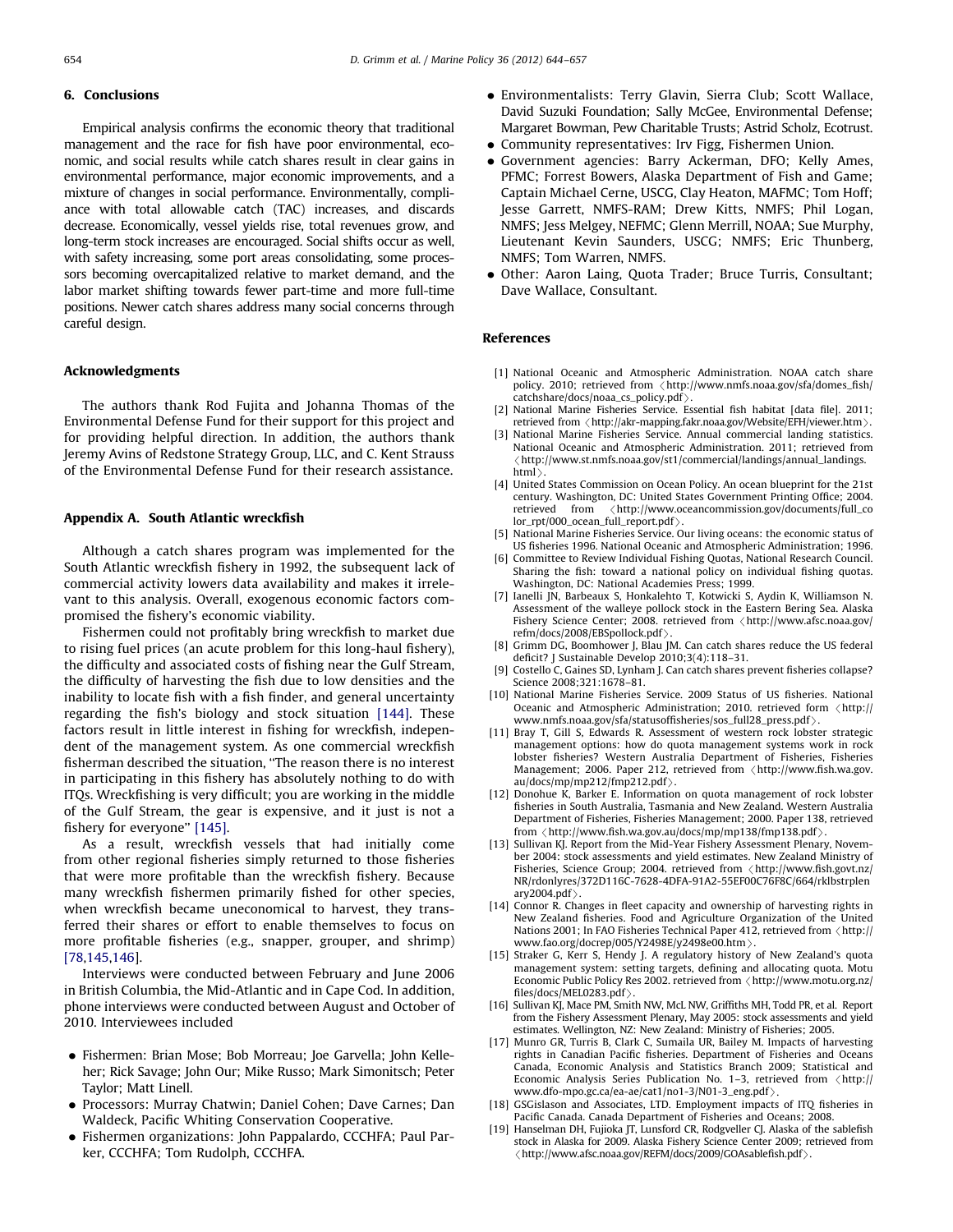- [20] National Marine Fisheries Service, Restricted Access Management. Season dates for fishing under the individual fishing quota (IFQ) program for Pacific halibut and sablefish and for the Community Development Quota (CDQ) program for Pacific halibut. 2011; retrieved from  $\langle$  http://www.alaskafish eries.noaa.gov/ram/reports/ifq\_cdq\_seasons.pdf $\rangle$ .
- [21] McCay BJ, Gatewood JB, Creed CF. Labor and the labor process in a limited entry fishery. Mar Resour Econ 1989;6:311–30.
- [22] National Marine Fisheries Service. Surf clam and ocean quahog ITQ. 2009; retrieved from  $\langle$ http://www.nmfs.noaa.gov/sfa/domes\_fish/catchshare/  $\text{docs/surfclam\_oceanquahog.pdf}$
- [23] MRAG Americas. Economic analysis of the impacts of catch shares on fisheries employment and income. Environmental Defense Fund; 2009.
- [24] Knapp G. Selected economic impacts of crab rationalization on Kodiak: preliminary results. ComFish Alaska; 2006 retrieved from <http://www. iser.uaa.alaska.edu/Publications/Knapp\_Kodiak\_Crab\_Rationalization\_Fi  $nal\_Report.pdf$
- [25] Pacific Fishery Management Council. Status of the Pacific Coast groundfish fishery through 2000 and recommended biological catches for 2001: stock assessment and fishery evaluation. 2000; retrieved from  $\langle$  http://www. pcouncil.org/groundfish/background/document-library/safe-documents/ october-2000-safe-document $\rangle$ .
- [26] International Pacific Halibut Commission. Commercial opening dates. 2011; retrieved from  $\langle$  http://www.iphc.washington.edu/commercial/19.html  $\rangle$ .
- [27] Grafton R, Nelson H, Turris B. How to resolve the class II common property problem? The case of British Columbia's multi-species groundfish trawl. Australian National University Economics and Environment Network 2005; Working Paper 0506, retrieved from <http://een.anu.edu.au/download\_ files/een0506.pdf $\rangle$
- [28] National Marine Fisheries Service, Alaska Region. Bering Sea and Aleutian islands management area pollock seasons,  $1991-2010$ .  $2011$ ;  $\langle$  http://www.  $fakr.noaa.gov/sustainablefisheries/plckseas.pdf$
- [29] Bowers FR, Schwenzfeier M, Herring K, Salmon M, Milani K, Shaishnikoff J, et al. Annual management report for the commercial and subsistence shellfish fisheries of the Aleutian Islands, Bering Sea and the Westward Region's shellfish observer program, 2008–2009. Alaska Department of Fish and Game; 2010. retrieved from:  $\langle$  http://www.sf.adfg.state.ak.us/FedAidPDFs/FMR10-24.pdf $\rangle$ .
- [30] Gulf of Mexico Fishery Management Council and National Marine Fisheries Service. Final amendment 26 to the Gulf of Mexico reef fish fishery management plan to establish a red snapper individual fishing quota program. 2006; retrieved from <http://www.gulfcouncil.org/Beta/GMFMCWeb/downloads/  $A$ mend26031606FINAL.pdf $\rangle$ .
- [31] National Marine Fisheries Service. Scallop general category IFQ program. 2010; retrieved from <http://www.nmfs.noaa.gov/sfa/domes\_fish/catch share/docs/scallop\_general\_category\_ifq2010.pdf>
- [32] North Pacific Fishery Management Council and National Marine Fisheries Service. Regulatory impact review, and final environmental assessment for proposed amendment 68 to the Gulf of Alaska fishery management plan: central Gulf of Alaska rockfish demonstration program. 2006; retrieved from  $\langle$  http://alaskafisheries.noaa.gov/analyses/amd68/finalgoaea\_rir.pdf $\rangle$ .
- [33] National Marine Fisheries Service. Central Gulf of Alaska rockfish. 2009; retrieved from  $\langle$ http://www.nmfs.noaa.gov/sfa/domes\_fish/catchshare/ docs/goa\_rockfish.pdf>
- [34] Weninger Q, Waters JR. Economic benefits of management reform in the Northern Gulf of Mexico reef fish fishery. J Environ Econ Manage 2003;46: 207–30.
- [35] Hennessey T, Healey M. Ludwig's ratchet and the collapse of New England groundfish stocks. Coastal Manage 2000;28:187–213.
- [36] Ianelli JN, Barbeaux S, Honkalehto T, Kotwicki S, Aydin K, Williamson N. Assessment of the walleye pollock stock in the Eastern Bering Sea. Alaska fishery science center; 2010. retrieved from  $\langle$  http://www.afsc.noaa.gov/ refm/docs/2010/EBSpollock.pdf>.
- [37] Ianelli JN, Barbeaux S, Honkalehto T, Lauth B, Williamson N. Assessment of Alaska pollock stock in the Eastern Bering Sea. Alaska fishery science center.2005. retrieved from  $\langle$ http://www.afsc.noaa.gov/refm/docs/2005/  $EBSPollock.pdf$ .
- [38] Alverson D, Freeberg M, Murawski S, Pope J. A global assessment of fisheries bycatch and discards. Food and Agriculture Organization of the United Nations. 1996; Fisheries Technical Paper 339.
- [39] Branch T, Hilborn R, Haynie A, Fay G, Flynn L, Griffiths J, et al. Fleet dynamics and fishermen behavior: lessons for fisheries managers. Can. J Fish Aquat Sci 2006;63:1647–68.
- [40] Branch T, Rutherford K, Hilborn R. Replacing trip limits with individual transferable quotas: implications for discarding. Mar Policy 2006;30: 281–92.
- [41] Clark WG, Hare S. Assessment of the Pacific halibut stock at the end of 2005. International Pacific Halibut Commission 2005; retrieved from  $\langle$  www.iphc. washington.edu/papers/sa05.pdf $\mathcal{\rangle}$
- [42] Pacific Fishery Management Council. Pacific whiting allocation and seasons: environmental assessment and regulatory impact review of the anticipated biological, social, and economic impacts of a proposal to allocate pacific whiting among non-tribal sectors and to establish a framework for modifying season opening dates; 1997.
- [43] Pacific Fishery Management Council. Pacific whiting allocation: environmental assessment and regulatory impact review of the anticipated biological, social, and economic impacts of a proposal to allocate the resource in 1994, 1995 and 1996; 1993.
- [44] Queirolo LE, Fritz LW, Livingston PA, Loefflad MR, Colpo DA, deReynier YL. Bycatch, utilization, and discards in the commercial groundfish fisheries of the Gulf of Alaska, Eastern Bering Sea, and Aleutian Islands. Alaska Fisheries Science Center 1995; Technical Memorandum NMFS-AFSC-58, retrieved from < www.afsc.noaa.gov/publications/AFSC-TM/NOAA-TM-AFSC-58.pdf >.
- [45] Kinoshita RK, Grieg A, Colpo D, Terry JM. Economic status of the groundfish fisheries off Alaska, 1995. Alaska Fisheries Science Center 1997; retrieved from (http://www.afsc.noaa.gov/publications/AFSC-TM/NOAA-TM-AFSC-72.pdf).
- [46] Hiatt T, Terry J. Stock assessment and fishery evaluation report for the groundfish fisheries of the Gulf of Alaska and Bering Sea/Aleutian Island area: economic status of the groundfish fisheries off Alaska, 1999. Alaska Fisheries Science Center 2000; retrieved from <http://www.afsc.noaa.gov/ refm/docs/drafts/safes/econ00.pdf>.
- [47] Hiatt T, Felthoven R, Dalton M, Garber-Yonts B, Haynie A, Lew D, et al. Stock assessment and fishery evaluation report for the groundfish fisheries of the Gulf of Alaska and Bering Sea/Aleutian Island area: economic status of the groundfish fisheries off Alaska, 2007. Alaska Fisheries Science Center 2008; retrieved from  $\langle$  http://www.afsc.noaa.gov/refm/docs/2007/economic.pdf $\rangle$ .
- [48] North Pacific Fishery Management Council. Gulf of Alaska rockfish pilot program review. 2008; retrieved from <http://www.fakr.noaa.gov/npfmc/ current\_issues/groundfish/RPPreview508.pdf >.
- [49] Northeast Fisheries Science Center. 45th Northeast regional stock assessment workshop: summary report. 2007; reference document 07-11; retrieved from  $\langle$  http://www.nefsc.noaa.gov/publications/crd/crd0711/crd0711.pdf $\rangle$ .
- [50] Gulf of Mexico Fishery Management Council. Stock assessment of red snapper in the Gulf of Mexico: SEDAR update assessment. 2009; retrieved from <http://www.sefsc.noaa.gov/sedar/download/Red%20Snapper%20Up date%202009%205.0.pdf?id=DOCUMENT >.
- [51] Northeast Fisheries Science Center. Assessment of 19 Northeast groundfish stocks through 2007. 2008; reference document 08-15; retrieved from  $\langle$  http://www.nefsc.noaa.gov/publications/crd/crd0815/crd0815.pdf $\rangle$
- [52] National Marine Fisheries Service, Northeast Regional Office. TAC report summary: commercial landings and target quota utilization (May 2008– April 2009). 2009; retrieved from  $\langle$ http://www.nero.noaa.gov/ro/fso/ reports%5CTAC%5CTAC\_1997\_2009%5CTAC\_FY2008\_WEB.pdfS.
- [53] National Marine Fisheries Service, Northeast Regional Office. TAC report summary: commercial landings and target quota utilization (May 2009– April 2010). 2010; retrieved from <http://www.nero.noaa.gov/ro/fso/ reports%5CTAC%5CTAC\_1997\_2009%5CTAC\_FY2009\_WEB.pdf>
- [54] Harrington J, Myers R, Roseberg A. Wasted resources: bycatch and discards in US fisheries. Oceana 2005. retrieved from  $\langle$ http://na.oceana.org/sites/ default/files/o/fileadmin/oceana/uploads/Big\_Fish\_Report/PDF\_Bycatch\_ July28.pdf $\rangle$
- [55] Pitcher T, Chuenpagdee R. Bycatch in fisheries and their impact on the ecosystem. University of British Columbia Fisheries Centre Research Reports 1994; 2:1-86, retrieved from <http://www.fisheries.ubc.ca/publica tions/reports/report2\_1.php  $\rangle$ .
- [56] National Marine Fisheries Service, Southeast Region. 2009. Gulf of Mexico red snapper individual fishing quota annual report. 2010; retrieved from /http://sero.nmfs.noaa.gov/sf/pdfs/2009%20Red%20Snapper%20IFQ%20An nual%20Report%20-10-25-10.pdf>.
- [57] National Marine Fisheries Service, Alaska Region. IFQ halibut/sablefish reports and CDQ halibut reports. 2011; retrieved from <http://www.fakr.  $noa$ a.gov/ram/ifqreports.htm $\rangle$ .
- [58] National Marine Fisheries Service, Alaska Region. IFQ halibut/sablefish reports and CDQ halibut program reports: IFQ harvest by port of landing. 2011; retrieved from  $\langle$  http://www.fakr.noaa.gov/ram/ifqreports.htm#harvest $\rangle$ .
- [59] Northeast Fisheries Science Center. 37th Northeast regional stock assessment workshop: stock assessment review committee consensus summary of assessments. 2010: reference document 03-16; retrieved from  $\langle$  http:// www.nefsc.noaa.gov/publications/crd/crd0316/saw37csa.pdf $\rangle$
- [60] International Pacific Halibut Commission. Pacific halibut catch limits: 1980–2004. 2004; retrieved from <http://www.iphc.washington.edu/hal com/commerc/limits80299.htm>.
- [61] National Marine Fisheries Service, Northwest Regional Office. Catch accounting requirements for pacific whiting shoreside processors participating in the shore-based fishery. 2007; retrieved from  $\langle$ http://www.nwr. noaa.gov/Groundfish-Halibut/Groundfish-Fishery-Management/NEPA-Docu ments/upload/Processor-Rule-Draft-EA.pdf >
- [62] Schnute JT, Haigh R, Krishka, BA, Starr P. Pacific ocean perch assessment for the West coast of Canada in 2001. Department of Fisheries and Oceans Canada, Science Branch, Pacific Region 2001; Canadian Science Advisory Secretariat Research Document 2001/138; retrieved from <http://www. dfo-mpo.gc.ca/csas/Csas/DocREC/2001/RES2001\_138e.pdf >.
- [63] Dorn M, Saunders M, Wilson C, Guttormsen M, Cooke K, Kieser R., et al. Status of the coastal Pacific hake/whiting stock in U.S. and Canada in 1998. Canadian Stock Assessment Secretariat 1999; Research Document 99/90; retrieved from  $\langle$  www.afsc.noaa.gov/REFM/wc/pwhiting99.pdf $\rangle$ .
- [64] Schnute JT, Olsen N, Haigh R. Slope rockfish assessment for the West coast of Canada in 1999. Department of Fisheries and Oceans Canada, Science Branch, Pacific Region 1999; Canadian Stock Assessment Secretariat Research Document 99/184; retrieved from  $\langle$  http://www.dfo-mpo.gc.ca/ csas/Csas/DocREC/1999/pdf/99\_184e.pdf>
- [65] McCay BJ, Brandt S. Changes in fleet capacity and ownership of harvesting rights in the United States surf clam and ocean quahog fishery. Food and Agriculture Organization of the United Nations 2001; In FAO Fisheries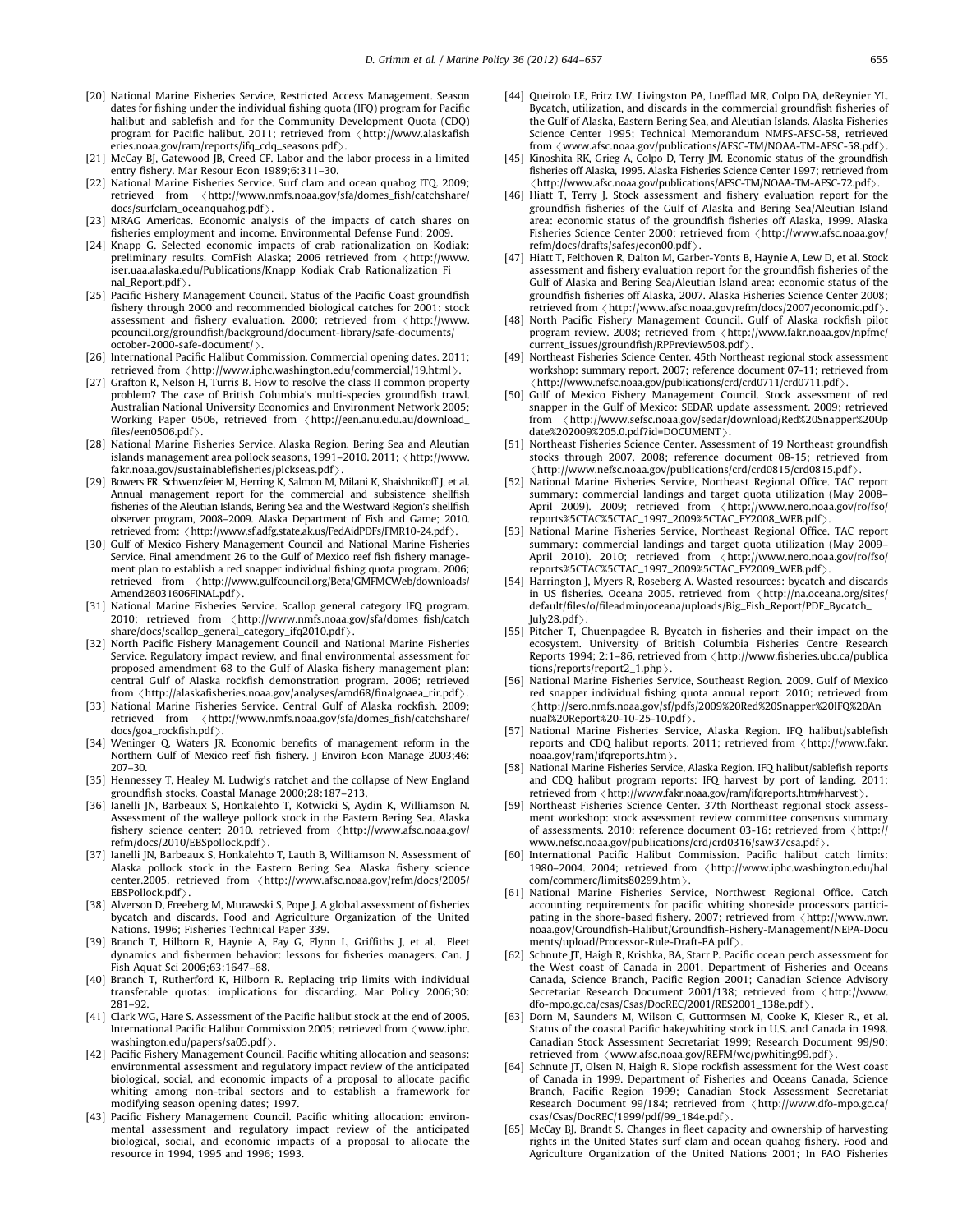Technical Paper 412; retrieved from  $\langle$ http://www.fao.org/docrep/005/ Y2498E/y2498e00.htm>

- [66] National Marine Fisheries Service, Restricted access management. Bering Sea and Aleutian Islands crab rationalization report: fishing year 2009/10. 2010; retrieved from <http://www.fakr.noaa.gov/sustainablefisheries/crab/ rat/ram/0910crabrpt.pdf $\rangle$ .
- [67] Northeast Fisheries Science Center. 48th Northeast regional stock assessment workshop: assessment report. 2009; reference document 09-15; retrieved from  $\langle$  http://www.nefsc.noaa.gov/publications/crd/crd0915/crd0915.pdf $\rangle$ .
- [68] New England Fishery Management Council and National Marine Fisheries Service. Framework 21 to the Atlantic sea scallop FMP: including an environmental assessment, an initial regulatory flexibility analysis, and stock assessment and fishery evaluation report. 2010; retrieved from /http://www.nefmc.org/scallops/frame/fw%2021/FW21\_031610\_FINALre submit $3$ .pdf $\overline{\phantom{a}}$
- [69] National Marine Fisheries Service, Alaska Region. Alaska groundfish fishery catch reports for groundfish, IFQ and CDQ fisheries. 2011; retrieved from  $\langle$ http://www.fakr.noaa.gov/sustainablefisheries/catchstats.htm $\rangle$ .
- [70] Gulf of Mexico Fishery Management Council and National Marine Fisheries Service. Amendment 29 to the reef fish fishery management plan (including draft environmental impact statement and regulatory impact review): effort management in the commercial grouper and tilefish fisheries. 2008; retrieved from <http://www.gulfcouncil.org/Beta/GMFMCWeb/downloads/ Final%20Reef%20Fish%20Amdt%2029-Dec%2008.pdf  $\rangle$ .
- [71] National Marine Fisheries Service, Northeast Regional Office. Permit holder letters and announcements. 2004–2011: retrieved from  $\triangle$ http://www.nero. noaa.gov/nero/nr/ $\rightarrow$
- [72] Haist V, Hilborn R, Saunders M. Sablefish stock assessment for 1999 and recommended yield options for 2000 and 2001. Canadian Stock Assessment Secretariat 1999; Research Document 99/195; retrieved from <http:// www.dfo-mpo.gc.ca/csas/Csas/DocREC/1999/pdf/99\_195e.pdf>
- [73] Department of Fisheries and Oceans Canada. Sablefish (Anoplopoma fimbria) stock assessment and advice for 2005. 2005; Canadian Science Advisory Secretariat Science Advisory Report 2005/040; retrieved from  $\langle$  http://www.dfo-mpo.gc.ca/csas/Csas/status/2005/SAR-AS2005\_040\_e.pdf $\rangle$ .
- [74] Pacific Fishery Management Council and National Marine Fisheries Service. Rationalization of the Pacific coast groundfish limited entry trawl fishery: final environmental impact statement including regulatory impact review and initial regulatory flexibility analysis. 2010; retrieved from  $\langle$ http:// www.pcouncil.org/wp-content/uploads/1\_Pacific-Coast-Grounddfish-Limi ted-Entry-Trawl-Fishery-FEIS.pdf >.
- [75] Department of Fisheries and Oceans Canada. Preliminary summary commercial statistics 1996-2010. 2011; retrieved from <http://www.pac. dfo-mpo.gc.ca/stats/comm/summ-somm/index-eng.htm  $\rangle$
- [76] Hartley M, Fina M. Changes in fleet capacity following the introduction of individual vessel quotas in the Alaskan Pacific halibut and sablefish fishery. Food and Agriculture Organization of the United Nations 2001. In FAO Fisheries Technical Paper 412; retrieved from  $\langle$  http://www.fao.org/docrep/ 005/Y2498E/y2498e00.htm >
- [77] Woodley CJ. Quota based fishery management regimes. international fishing industry safety and health conference: innovative approaches to investigating and preventing fishing vessel casualties. 2000; retrieved from  $\langle$ http://www.cdc.gov/niosh/docs/2003-102/pdfs/2003102d.pdf $\rangle$ .
- [78] Iudicello S, Weber ML, Wieland R. Fish markets, and fishermen: the economics of overfishing. Washington, DC: Island Press; 1999.
- [79] Shotton R. Case studies on the effects of transferable fishing rights on fleet capacity and concentration of quota ownership. Food and Agriculture Organization of the United Nations 2001. Fisheries Technical Paper 412; retrieved from  $\langle$  ftp://ftp.fao.org/docrep/fao/005/y2498e/y2498e00.pdf $\rangle$ .
- [80] Weeks H, Hutton L. Shoreside whiting observation program: 1997. Oregon Department of Fish and Wildlife, Marine Finfish Program 1997; retrieved from /http://www.dfw.state.or.us/MRP/hake/Main%20Pages/SHOP%20Pu blications/docs/SHOP\_1997rpt.pdf >.
- [81] Hughes SE, Woodley C. Transition from open access to quota based fishery management regimes in Alaska increased the safety of operations. Int Maritime Health 2007;58:33–45.
- [82] Bonzon K. Can catch shares lower the number of fishery closures? EDFish. Environmental Defense Fund 2011; retrieved from <http://blogs.edf.org/ edfish/2010/05/21/can-catch-shares-lower-the-number-of-fishery-closures/ $\rangle$ .
- [83] Munro GR. The effect of introducing individual harvest quotas upon fleet capacity in the marine fisheries of British Columbia. Food and Agriculture Organization of the United Nations 2001; In FAO Fisheries Technical Paper 412; retrieved from  $\langle$ http://www.fao.org/docrep/005/ Y2498E/y2498e00.htm $\rangle$ .
- [84] Gislason G.S. Stronger rights, higher fees, greater say: linkages for the Pacific halibut fishery in Canada. Food and Agriculture Organization of the United Nations 2000; In FAO Fisheries Technical Paper 404/2; retrieved from  $\langle$  http://www.fao.org/docrep/003/X8985E/x8985e0d.htm $\rangle$ .
- [85] National Marine Fisheries Service Bering Sea and Aleutian Islands American fisheries act pollock cooperatives. 2009; retrieved from  $\langle$ http://www.nmfs. noaa.gov/sfa/domes\_fish/catchshare/docs/bsai\_pollock.pdf>
- [86] National Marine Fisheries Service, Southeast Region. 2008 Gulf of Mexico red snapper individual fishing quota annual report. 2009; retrieved from  $\langle$ http:// sero.nmfs.noaa.gov/sf/pdfs/2008RedSnapperIFQAnnualReport1.pdf >.
- [87] New England Fishery Management Council and National Marine Fisheries Service. Framework adjustment 44 to the Northeast multispecies fishery

management plan: including an environmental assessment, regulatory impact review, and initial regulatory flexibility analysis. 2009; retrieved from  $\langle$  http:// www.savingseafood.org/images/documents/regulation/draft\_fw44\_nov\_coun  $cil.pdf$ .

- [88] New England Fishery Management Council and National Marine Fisheries Service. Amendment 13 to the Northeast multispecies fishery management plan: including a final supplemental environmental impact statement and an initial regulatory flexibility analysis. 2003; retrieved from  $\langle$  http://www. nefmc.org/nemulti/planamen/amend13\_dec03.htm  $>$
- [89] National Marine Fisheries Service, Alaska Region. Central Gulf of Alaska rockfish program. 2011; retrieved from <http://www.fakr.noaa.gov/sustai nablefisheries/goarat/default.htm $\rangle$ .
- [90] Leal D. Fencing the fishery: a primer on ending the race for fish. Property and Environment Research Center 2002; retrieved from  $\langle$  http://www.perc. org/pdf/guide\_fish.pdf $\rightarrow$
- [91] Essington TE. Ecological indicators display reduced variation in North American catch share fisheries. Proc of the National Acad Sci United States of America 2010;107:16794–9.
- [92] Smoker J. Discards in the groundfish fisheries of the Bering Sea/Aleutian Islands and the Gulf of Alaska, 1998–2000. Alaska Department of Fish and Game 2010; Regional Information Report 5J10-04; retrieved from  $\langle$  http:// www.adfg.alaska.gov/FedAidPDFs/RIR.5J.2010.04.pdf >.
- [93] Pacific Whiting Conservation Cooperative. PWCC catch management program. 2007; retrieved from /http://pacificwhiting.org/catchManagement. htm $\rangle$ .
- [94] Gaichas S, Fritz L, Ianelli J. Other species considerations for the Gulf of Alaska. In stock assessment and fishery evaluation report for the groundfish resources of the Gulf of Alaska. North Pacific Fishery Management Council 1999; retrieved from  $\langle$ http://www.afsc.noaa.gov/refm/docs/historic\_as sess/othspp99.pdf $\rangle$ .
- [95] Gaichas S. Summary of changes in the Bering Sea—Aleutian Islands squid and other species assessment. North Pacific Fishery Management Council 2002; retrieved from  $\langle$ http://citeseerx.ist.psu.edu/viewdoc/download? doi=10.1.1.12.7067&rep=rep1&type=pdf >.
- [96] Clark WG, St-Pierre G, Brown ES. Estimates of halibut abundance from NMFS trawl surveys. International Pacific Halibut Commission 1997; Technical Report No. 37; retrieved from < www.iphc.washington.edu/pub lications/techrep/tech0037.pdf $\rangle$
- [97] Haist V, Kronlund A, Wyeth M. Sablefish (Anoplopoma fimbria) in British Columbia, Canada: stock assessment for 2003 and advice to managers for 2004. Canadian Science Advisory Secretariat 2004; Research Document 2004/055; retrieved from <http://www.dfo-mpo.gc.ca/csas/Csas/DocREC/  $2004/\mbox{RES2004}\_055\_\mbox{e.pdf}$
- [98] Haist V, Kronlund A, Wyeth M. Sablefish (*Anoplopoma fimbria*) in British Columbia, Canada: stock assessment for 2004 and advice to managers for 2005. Canadian Science Advisory Secretariat 2005; Research Document 2005/031; retrieved from <http://www.dfo-mpo.gc.ca/csas/Csas/DocREC/ 2005/RES2005\_031\_e.pdf>.
- [99] Department of Fisheries and Oceans Canada. Pacific ocean perch British Columbia coast stock status. 1999; DFO Science Stock Status Report A6-11, retrieved from <http://www.dfo-mpo.gc.ca/csas/CSAS/status/1999/  $a6-11e.pdf$
- [100] Hanselman DH, Lunsford CR, Sigler M, Fujioka JT. Alaska sablefish assessment for 2006. Alaska Fishery Science Center 2005; retrieved from  $\langle$  http:// www.afsc.noaa.gov/refm/docs/2005/GOAsable.pdf $\rangle$
- [101] Barnard D, Bechtol B, Bowers F, Donaldson W, Eckert G, Foy RJ, et al. Stock assessment and fishery evaluation report for the king and tanner crab fisheries of the Bering Sea and Aleutian Islands regions. North Pacific Fishery Management Council 2010; retrieved from <http://www.fakr. noaa.gov/npfmc/SAFE/2010/CRABSAFE2010.pdf >
- [102] Hare SR. Assessment of the Pacific halibut stock at the end of 2009. International Pacific Halibut Commission 2010; retrieved from  $\langle$  http:// www.iphc.washington.edu/papers/sa09.pdf $\rangle$ .
- [103] Department of Fisheries and Oceans Canada. Pacific region integrated fisheries management plan for groundfish, February 21, 2011 to February 20, 2013. 2011; retrieved from <http://www-ops2.pac.dfo-mpo.gc.ca/xnet/content/  $MPLANS/plans11/2011%20Groundfish%20IFMP_Final\_Complete.pdf$
- [104] National Marine Fisheries Service, Restricted Access Management. The Pacific halibut—sablefish IFQ report for fishing year 2003. 2007; retrieved from <http://www.fakr.noaa.gov/ram/rtf03.pdf>.
- [105] Groundfish Trawl Special Industry Committee. Review of the groundfish trawl individual vessel quota/Groundfish Development Authority plan. Department of Fisheries and Oceans Canada 1999; retrieved from  $\langle$ http://www-ops2.pac. dfo-mpo.gc.ca/xnet/content/groundfish/GFTrawl/paper.pdf>
- [106] Marine Stewardship Council. List of all MSC fisheries. 2011; retrieved from  $\langle$ http://www.msc.org/track-a-fishery/all-fisheries $\rangle$ .
- [107] National Marine Fisheries Service. Fishwatch: Atlantic surfclam. 2010; retrieved from  $\langle$ http://www.nmfs.noaa.gov/fishwatch/species/atlantic\_surfclam.htm $\rangle$ .
- [108] Lincoln JM, Mode NA, Woodley CJ. An evaluation of quota-based management systems in Alaska. North Pacific Research Board 2007; retrieved from  $\langle$  http://doc.nprb.org/web/05\_prjs/533\_final%20report.pdf $\rangle$
- [109] Woodley CJ, Lincoln JM, Medlicott CJ. Improving fishing vessel safety through collaboration. The Coast Guard Proceedings of the Marine Safety and Security Council:. J Safe Security at Sea 2009;66:38-44. retrieved from <http://www. uscg.mil/proceedings/Spring2009/articles/38\_Woodley,%20Lincoln,%20Medli cott\_Improving%20Commercial%20Fishing%20Vessel.pdf >.